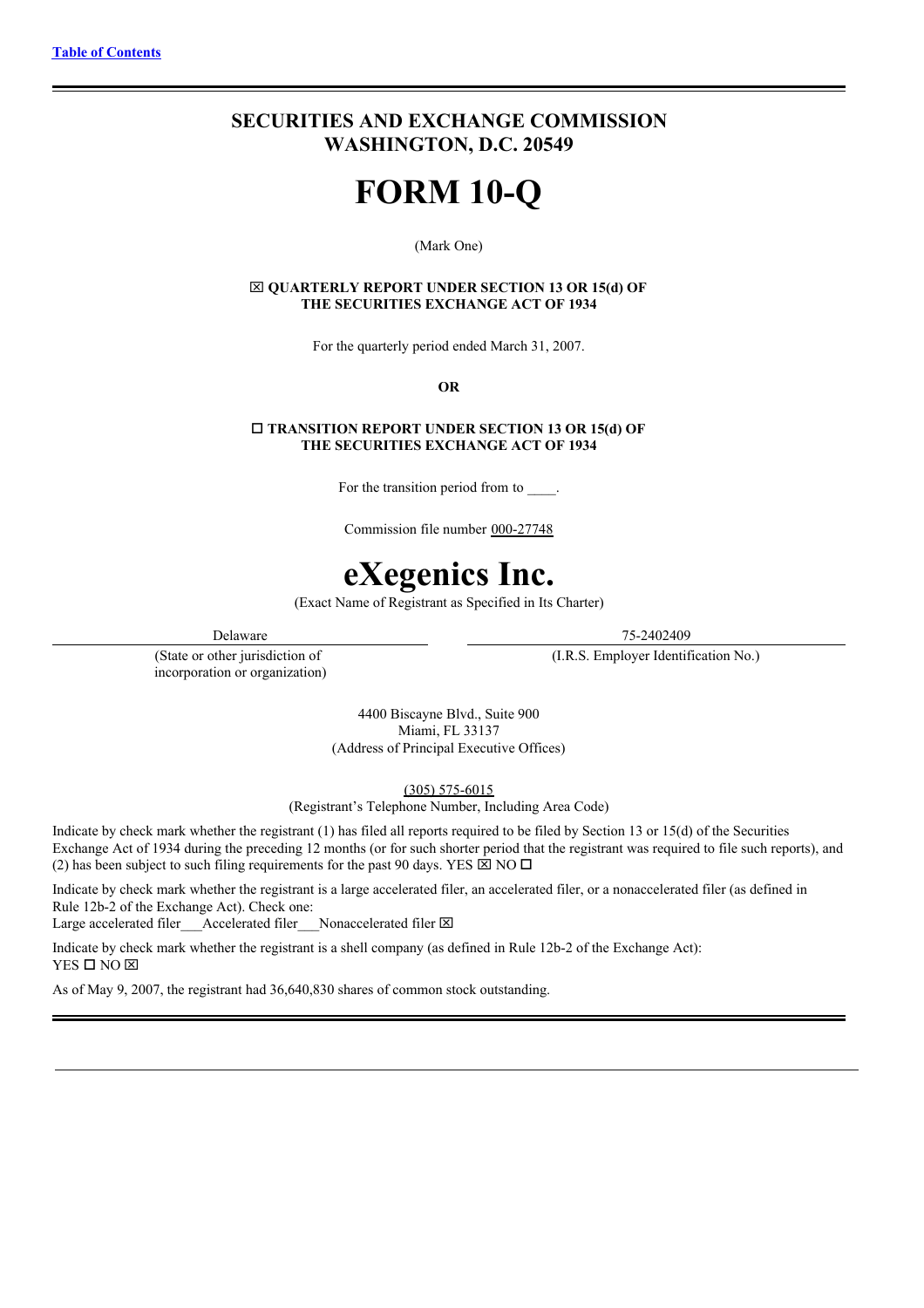# **PART I. FINANCIAL INFORMATION**

| Item 1.                           | <b>Financial Statements:</b>                                                                                                                                                        |    |
|-----------------------------------|-------------------------------------------------------------------------------------------------------------------------------------------------------------------------------------|----|
|                                   | Condensed Consolidated Balance Sheets as of March 31, 2007 and December 31, 2006 (unaudited)                                                                                        | 5  |
|                                   | Condensed Consolidated Statements of Operations for the Three Months Ended March 31, 2007<br>and the cumulative period from inception (June 23, 2006) to March 31, 2007 (unaudited) | 6  |
|                                   | Condensed Consolidated Statements of Shareholders' Equity for the cumulative period from<br>inception (June 23, 2006) to March 31, 2007 (unaudited)                                 | 7  |
|                                   | Statements of Cash Flows for the Three Months ended March 31, 2007 and the cumulative period<br>from inception (June 23, 2006) to March 31, 2007 (unaudited)                        | 8  |
|                                   | <b>Notes to Financial Statements</b>                                                                                                                                                | 9  |
| Item 2.                           | Management's Discussion and Analysis of Financial Condition and Results of Operations                                                                                               | 20 |
| Item 3.                           | <b>Quantitative and Qualitative Disclosures About Market Risk</b>                                                                                                                   | 23 |
| Item 4.                           | <b>Controls and Procedures</b>                                                                                                                                                      | 23 |
| <b>PART II. OTHER INFORMATION</b> |                                                                                                                                                                                     |    |
| Item 1.                           | <b>Legal Proceedings</b>                                                                                                                                                            | 23 |
| Item 1A.                          | <b>Risk Factors</b>                                                                                                                                                                 | 23 |
| Item 2.                           | Unregistered Sales of Equity Securities and Use of Proceeds                                                                                                                         | 23 |
| Item 3.                           | <b>Defaults Upon Senior Securities</b>                                                                                                                                              | 24 |
| Item 4.                           | Submission of Matters to a Vote of Security Holders                                                                                                                                 | 24 |
| Item 5.                           | <b>Other Information</b>                                                                                                                                                            | 24 |
| Item $6.$                         | <b>Exhibits</b>                                                                                                                                                                     | 24 |
| <b>Signatures</b>                 |                                                                                                                                                                                     | 25 |
|                                   | EX-31.1 Section 302 Certification of CEO<br>EX-31.2 Section 302 Certification of CFO<br>EX-32.1 Section 906 Certification of CEO                                                    |    |

EX-32.2 Section 906 Certification of CFO

# 2

# Page(s)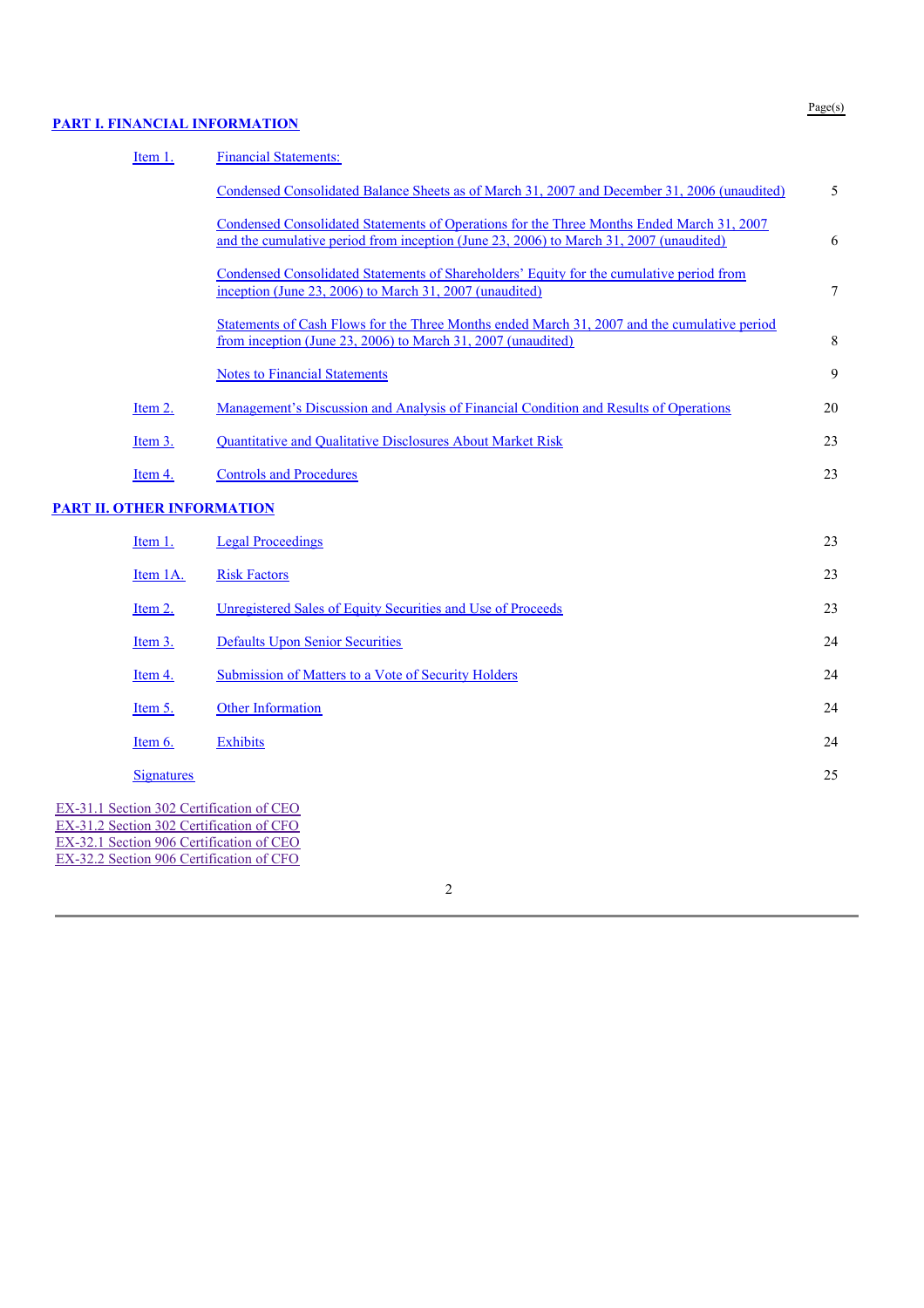|               | <b>Exhibit Index</b>                                                                                                                                                                                                                                                                                                                                                                                                                                                                               |
|---------------|----------------------------------------------------------------------------------------------------------------------------------------------------------------------------------------------------------------------------------------------------------------------------------------------------------------------------------------------------------------------------------------------------------------------------------------------------------------------------------------------------|
| Exhibit 10.1* | Merger Agreement and Plan of Reorganization, dated March 27, 2007, by and among eXegenics Inc. a<br>Delaware corporation ("eXegenics"), Acuity Pharmaceuticals, Inc., a Delaware corporation, Froptix<br>Corporation, a Florida corporation e-Acquisition Company I-A, LLC, a Delaware limited liability<br>company, which is a wholly owned subsidiary of eXegenics and e-Acquisition Company II-B, LLC, a<br>Delaware limited liability company which is a wholly owned subsidiary of eXegenics. |
| Exhibit 10.2* | Credit Agreement, dated as of March 27, 2007, by and among eXegenics Inc., The Frost Group, LLC, and<br>Acuity Pharmaceuticals, LLC.                                                                                                                                                                                                                                                                                                                                                               |
| Exhibit 10.3* | Amended and Restated Venture Loan and Security Agreement, dated as March 27, 2007, by and among<br>Horizon Technology Funding Company LLC, Acuity Pharmaceuticals, LLC and eXegenics, Inc.                                                                                                                                                                                                                                                                                                         |
| Exhibit 10.4* | Amended and Restated Subordination Agreement, dated as of March 27, 2007, by and among The Frost<br>Group, LLC, Horizon Technology Funding Company LLC, Acuity Pharmaceuticals, LLC, and eXegenics<br>Inc.                                                                                                                                                                                                                                                                                         |
| Exhibit 10.5* | Employment letter dated March 29, 2007, between Samuel J. Reich and eXegenics Inc.                                                                                                                                                                                                                                                                                                                                                                                                                 |
| Exhibit 31.1  | Certification by Phillip Frost, MD, Chief Executive Officer, pursuant to Rule 13a-14(a) or 15d-14(a) of the<br>Securities and Exchange Act of 1934 as adopted pursuant to Section 302 of the Sarbanes-Oxley Act of 2002<br>for the quarterly period ended March 31, 2007.                                                                                                                                                                                                                          |
| Exhibit 31.2  | Certification by Rao Uppaluri, Chief Financial Officer, pursuant to Rule 13a-14(a) or 15d-14(a) of the<br>Securities and Exchange Act of 1934 as adopted pursuant to Section 302 of the Sarbanes-Oxley Act of 2002<br>for the quarterly period ended March 31, 2007.                                                                                                                                                                                                                               |
| Exhibit 32.1  | Certification by Phillip Frost, MD, Chief Executive Officer pursuant to 18 U.S.C. Section 1350, as adopted<br>pursuant to Section 907 of the Sarbanes-Oxley Act of 2002 for the quarterly period ended March 31, 2007.                                                                                                                                                                                                                                                                             |
| Exhibit 32.2  | Certification by Rao Uppaluri, Chief Financial Officer pursuant to 18 U.S.C. Section 1350, as adopted<br>pursuant to Section 907 of the Sarbanes-Oxley Act of 2002 for the quarterly period ended March 31, 2007.                                                                                                                                                                                                                                                                                  |
|               | 3                                                                                                                                                                                                                                                                                                                                                                                                                                                                                                  |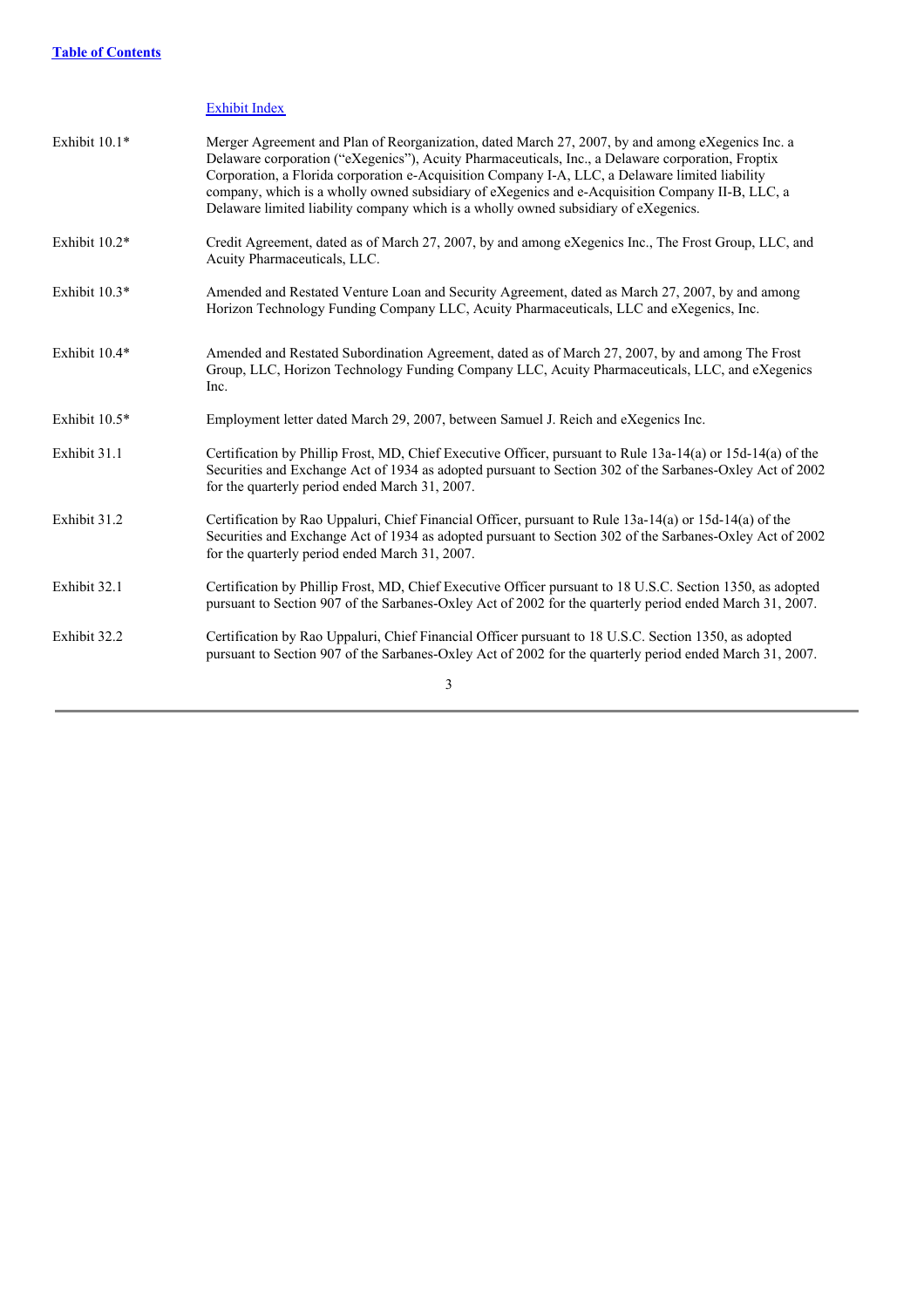# **PART I. FINANCIAL INFORMATION**

#### CAUTIONARY STATEMENT REGARDING FORWARD-LOOKING STATEMENTS

The statements set forth under the captions "Management's Discussion and Analysis of Financial Condition and Results of Operations," and "Risk Factors," and other statements included elsewhere in this Quarterly Report on Form 10-Q, which are not historical, constitute "Forward Looking Statements" within the meaning of Section 27A of the Securities Act of 1933, as amended, and Section 21E of the Securities Exchange Act of 1934, as amended, including statements regarding the expectations, beliefs, intentions or strategies for the future. When used in this report, the terms "anticipate," "believe," "estimate," "expect" and "intend" and words or phrases of similar import, as they relate to our or our subsidiaries or our management, are intended to identify forward-looking statements. We intend that all forward-looking statements be subject to the safe-harbor provisions of the Private Securities Litigation Reform Act of 1995. These forward-looking statements are only predictions and reflect our views as of the date they are made with respect to future events and financial performance. Forward-looking statements are subject to many risks and uncertainties that could cause our actual results to differ materially from any future results expressed or implied by the forward-looking statements.

Examples of the risks and uncertainties include, but are not limited to the following:

- the inherent risks and uncertainties in developing drugs and products of the type we are developing;
- we are highly dependent on the success of our lead product candidate, bevasiranib, and we cannot give any assurance that it will receive regulatory approval or be successfully commercialized;
- the results of previous clinical trials may not be predictive of future results, and our current and planned clinical trials may not satisfy the requirements of the FDA or other non-U.S. regulatory authorities;
- **•** delays in our preparation and filing of applications for regulatory approval;
- **•** delays in the approval or potential rejection of any applications we file with the FDA, or other health regulatory authorities;
- any lack of progress of our research and development (including the results of clinical trials being conducted by us);
- **•** obtaining on a timely basis sufficient patient enrollment in our clinical trials;
- **•** the impact of development of competing therapies and/or technologies by other companies;
- **•** our ability to obtain additional financings required to fund our research programs;
- the risk that we will not be able to develop a successful sales and marketing organization in a timely manner, if at all;
- **•** our ability to establish and maintain strategic license, collaboration and distribution arrangements and to manage our relationships with collaborators, distributors and partners;
- **•** as we evolve from a company primarily involved in development to a company also involved in commercialization, we may encounter difficulties in managing our growth and expanding our operations successfully;
- **•** potential product liability risks and risks of securing adequate levels of product liability and clinical trial insurance coverage;
- **•** the availability of reimbursement to patients from healthcare payors for procedures in which our products are used;
- the possibility of infringing a third party's patents or other intellectual property rights; and
- **•** the uncertainty of obtaining patents covering our products and processes and in successfully enforcing them against third parties.

In addition, companies in the pharmaceutical and biotechnology industries have suffered significant setbacks in advanced clinical trials, even after obtaining promising earlier trial results. These and other risks and uncertainties are detailed in our Current Report on Form 8-K dated March 27, 2007 and described from time to time in our future reports filed with the Securities and Exchange Commission. We undertake no obligation to update, and we do not have a policy of updating or revising, these forward-looking statements.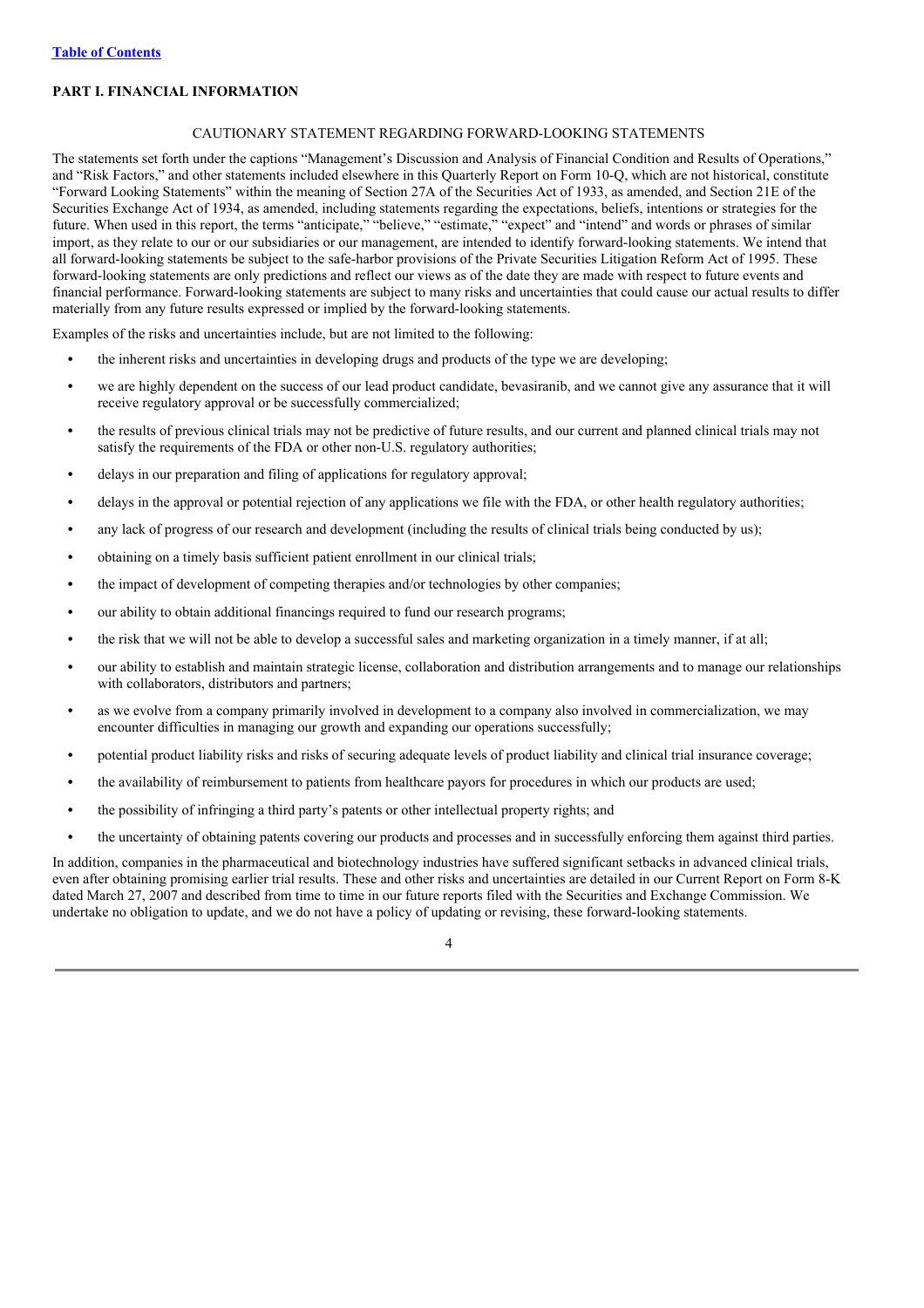Item 1. Financial Statements:

#### *eXegenics* Inc. D/B/A Opko Health, Inc. CONDENSED CONSOLIDATED BALANCE SHEETS (A Development-Stage Company) (in thousands except share data)

|                                                                                                                                           | March 31,<br>2007 | December 31,<br>2006<br>(unaudited) |
|-------------------------------------------------------------------------------------------------------------------------------------------|-------------------|-------------------------------------|
| <b>ASSETS</b>                                                                                                                             |                   |                                     |
| Current assets:                                                                                                                           |                   |                                     |
| Cash and cash equivalents                                                                                                                 | \$17,075          | \$<br>116                           |
| Prepaid expenses and other current assets                                                                                                 | 313               |                                     |
| Total current assets                                                                                                                      | 17,388            | 116                                 |
| Property and equipment                                                                                                                    | 84                |                                     |
| <b>Total assets</b>                                                                                                                       | \$17,472          | \$<br>116                           |
| LIABILITIES AND SHAREHOLDERS' EQUITY                                                                                                      |                   |                                     |
| Current liabilities:                                                                                                                      |                   |                                     |
| Current portion of notes payable                                                                                                          | \$<br>2,612       | \$                                  |
| Accounts payable                                                                                                                          | 1,642             | 95                                  |
| Accrued expenses                                                                                                                          | 1,670             |                                     |
| Total current liabilities                                                                                                                 | 5,924             | 95                                  |
| Line of credit with a related party, net of unamortized discount of \$475                                                                 | 3,525             |                                     |
| Notes payable, net of amortized discount of \$102                                                                                         | 1,286             |                                     |
| <b>Total liabilities</b>                                                                                                                  | 10,735            | 95                                  |
| Commitments and contingencies                                                                                                             |                   |                                     |
| Shareholders' equity:                                                                                                                     |                   |                                     |
| Series A Preferred stock — \$0.01 par value, 4,000,000 shares authorized; 1,081,800 and 0 shares                                          |                   |                                     |
| issued and outstanding (liquidation value of \$2,704)                                                                                     | 11                |                                     |
| Series C Preferred Stock \$0.01 par value, 500,000 shares authorized; 457,589 and 0 shares issued                                         |                   |                                     |
| and outstanding (liquidation value of \$35,234)                                                                                           | 5                 |                                     |
| Common stock — \$0.01 par value, 225,000,000 shares authorized; 113,218,000 and 61,775,000<br>shares issued and outstanding, respectively | 1,132             | 618                                 |
| Additional paid-in capital                                                                                                                | 256,410           | 279                                 |
| Deficit accumulated during development stage                                                                                              | (250, 821)        | (876)                               |
|                                                                                                                                           |                   |                                     |
| Total shareholders' equity                                                                                                                | 6,737             | 21                                  |
| Total liabilities and shareholders' equity                                                                                                | \$17,472          | \$<br>116                           |

*The accompanying Notes to Consolidated Financial Statements are an integral part of these statements*.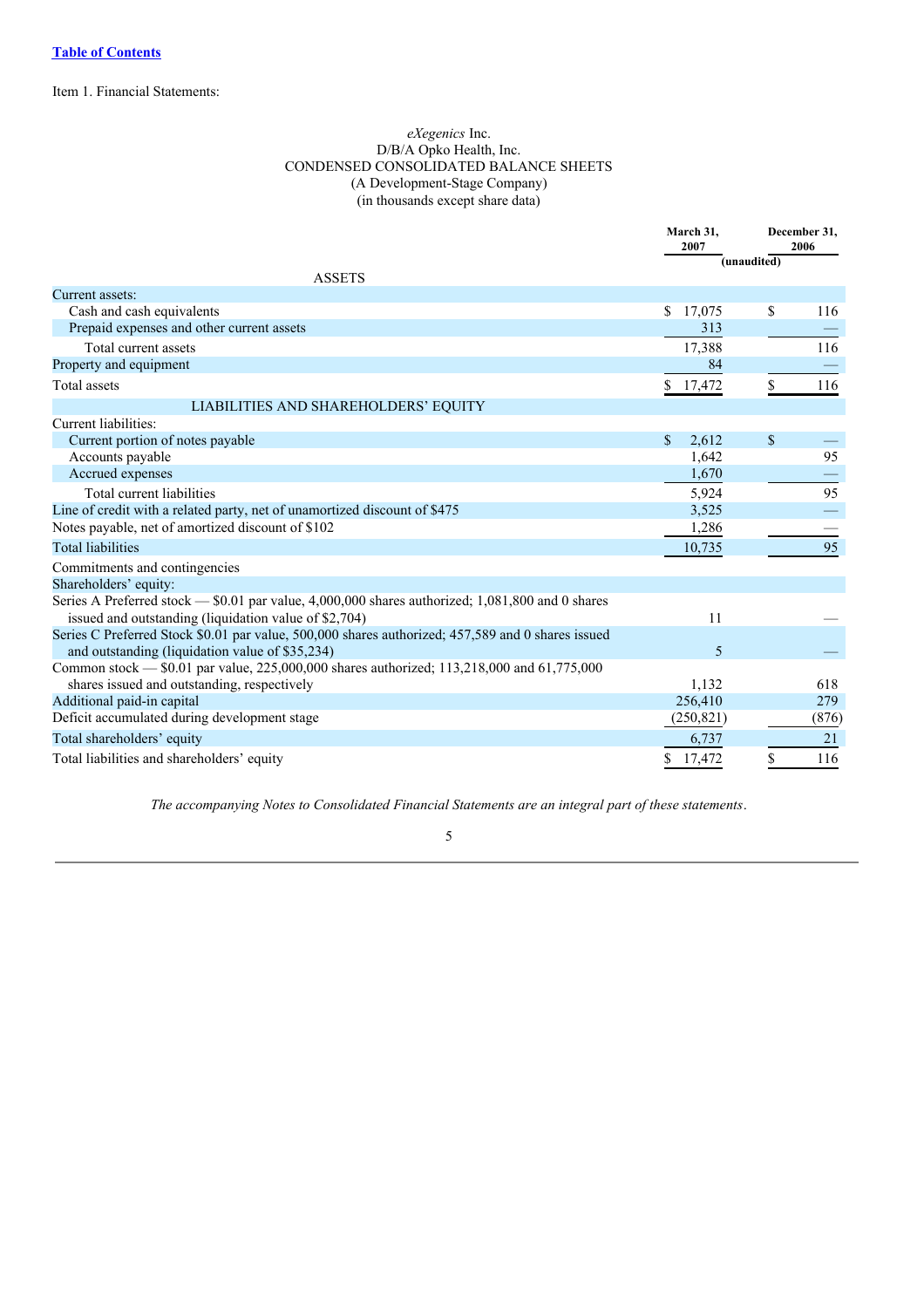#### *eXegenics* Inc. D/B/A Opko Health, Inc. CONDENSED CONSOLIDATED STATEMENTS OF OPERATIONS (A Development-Stage Company) (in thousands, except per share data)

|                                                                        | <b>Three Months Ended</b><br>March 31,<br>2007 | <b>Period from</b><br>June 23, 2006<br>(inception) to<br>March 31,<br>2007<br>(unaudited) |
|------------------------------------------------------------------------|------------------------------------------------|-------------------------------------------------------------------------------------------|
| Revenue:                                                               | S                                              | S                                                                                         |
| Operating expenses:                                                    |                                                |                                                                                           |
| General and administrative                                             |                                                | 90<br>465                                                                                 |
| Research and development                                               |                                                | 6,072<br>6,580                                                                            |
| Write-off of acquired in-process research and development              |                                                | 243,761<br>243,761                                                                        |
| Total operating expenses                                               |                                                | (250, 806)<br>(249, 923)                                                                  |
| Operating loss                                                         |                                                | (249, 923)<br>(250, 806)                                                                  |
| Other expense, net                                                     |                                                | (12)<br>(5)                                                                               |
| Loss before income taxes                                               |                                                | (250, 811)<br>(249, 935)                                                                  |
| Income taxes                                                           |                                                |                                                                                           |
| Net loss                                                               |                                                | (250, 811)<br>(249, 935)                                                                  |
| Preferred stock dividend                                               |                                                | (10)<br>(10)                                                                              |
| Net loss attributable to common shareholders                           |                                                | (250, 821)<br>(249, 945)                                                                  |
| Loss per share, basic and diluted                                      |                                                | (3.87)                                                                                    |
| Weighted average number of shares outstanding –<br>- basic and diluted | 64,632,855                                     |                                                                                           |
|                                                                        |                                                |                                                                                           |

*The accompanying Notes to Consolidated Financial Statements are an integral part of these statements*.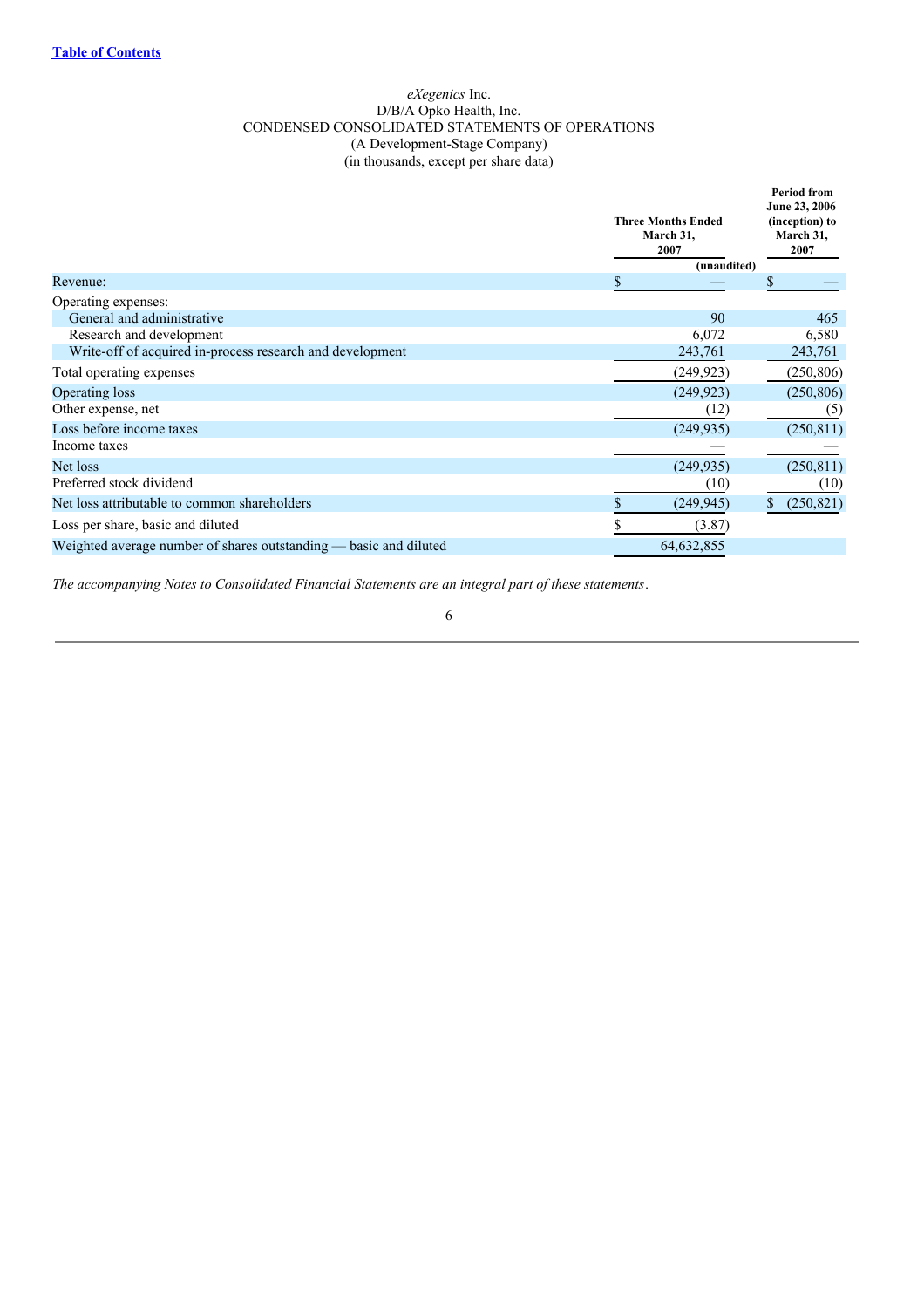# *eXegenics* Inc. D/B/A Opko Health, Inc. CONDENSED CONSOLIDATED STATEMENTS SHAREHOLDERS' EQUITY (A Development-Stage Company) (in thousands except share data)

|  | For the cumulative period from inception (June 23, 2006) to March 31, 2007 (unaudited) |
|--|----------------------------------------------------------------------------------------|
|--|----------------------------------------------------------------------------------------|

|                                                                                                     | <b>Series A Preferred</b><br><b>Stock</b> |              | <b>Series C Preferred</b><br><b>Stock</b> |                | <b>Common Stock</b> |         | <b>Additional</b><br>Paid-In-   | Accumulated                |              |
|-----------------------------------------------------------------------------------------------------|-------------------------------------------|--------------|-------------------------------------------|----------------|---------------------|---------|---------------------------------|----------------------------|--------------|
|                                                                                                     | <b>Shares</b>                             |              | <b>Shares</b>                             |                | <b>Shares</b>       |         | Capital                         | Deficit                    | <b>Total</b> |
| Issuance of capital<br>stock to founders<br>of Froptix                                              |                                           | $\mathbf{s}$ |                                           | \$             | 61,775,000          | \$618   | $\boldsymbol{\mathsf{S}}$<br>20 | \$                         | \$<br>638    |
| Stock-based<br>compensation<br>expense                                                              |                                           |              |                                           |                |                     |         | 259                             |                            | 259          |
| Net loss                                                                                            |                                           |              |                                           |                |                     |         |                                 | (876)                      | (876)        |
| Balance at<br>December 31, 2006                                                                     |                                           |              |                                           |                | 61,775,000          | 618     | 279                             | (876)                      | 21           |
| <b>Stock based</b><br>compensation<br>expense                                                       |                                           |              |                                           |                |                     |         | 6,035                           |                            | 6,035        |
| Issuance of common<br>and preferred stock<br>and options and<br>warrants for net<br>monetary assets | 1,081,800                                 | 11           |                                           |                | 36,606,000          | 366     | 15,626                          |                            | 16,003       |
| <b>Acquisition of Acuity</b><br>Pharmaceuticals,<br>Inc.                                            |                                           |              | 457,589                                   | 5 <sup>5</sup> | 14,837,000          | 148     | 234,470                         |                            | 234,623      |
| Preferred stock<br>dividend                                                                         |                                           |              |                                           |                |                     |         |                                 | (10)                       | (10)         |
| Net loss                                                                                            |                                           |              |                                           |                |                     |         |                                 | (249, 935)                 | (249, 935)   |
| Balance at March 31,<br>2007                                                                        | 1,081,800                                 | \$11         | 457,589                                   | \$<br>5        | 113,218,000         | \$1,132 | \$256,410                       | (250, 821)<br>$\mathbb{S}$ | 6,737<br>\$  |

*The accompanying Notes to Consolidated Financial Statements are an integral part of these statements.*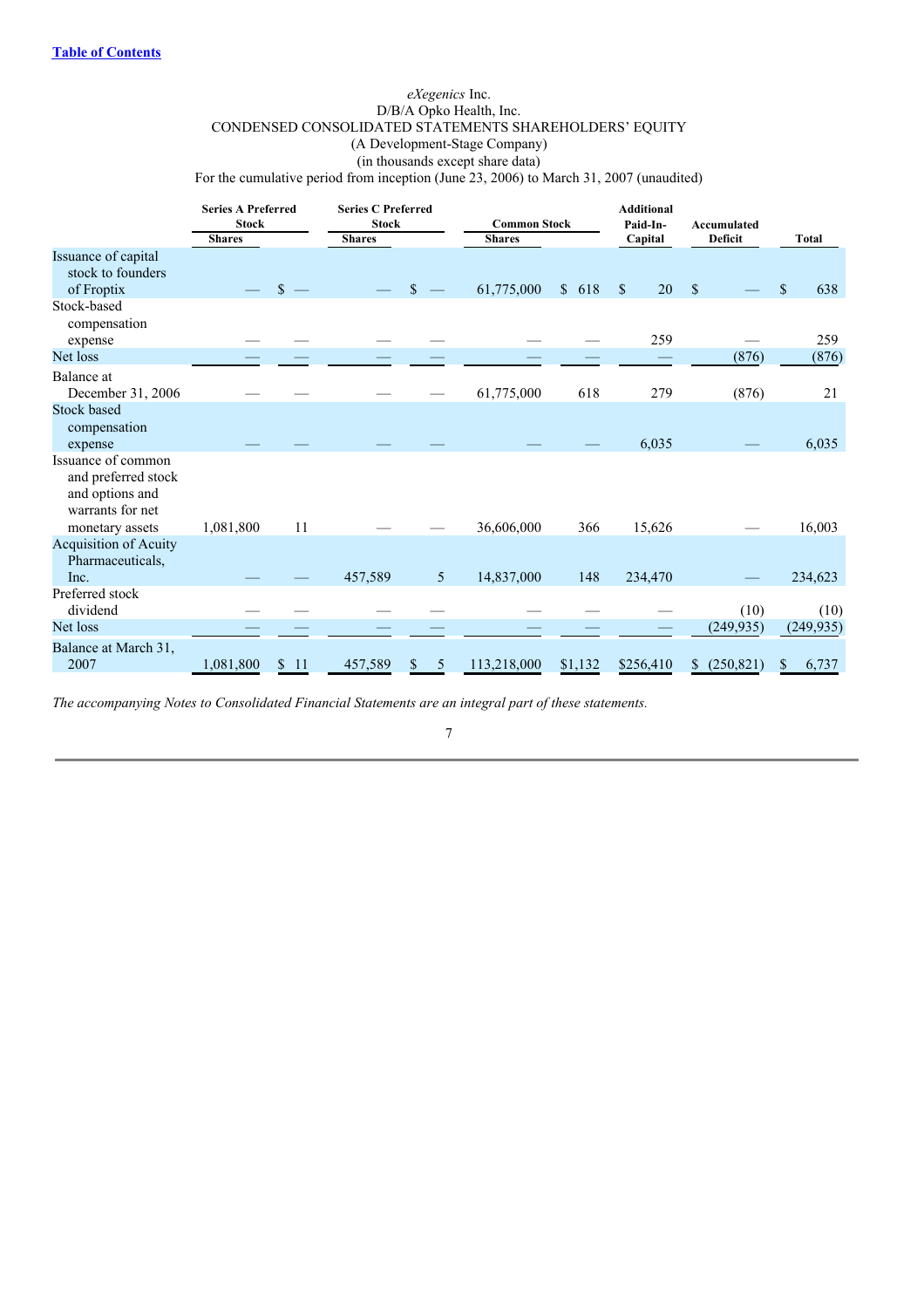### *eXegenics* Inc. D/B/A Opko Health, Inc. CONDENSED CONSOLIDATED STATEMENTS OF CASH FLOWS (A Development-Stage Company) (in thousands)

|                                                                             | <b>Three Months Ended</b><br>March 31, |            | Period from June 23, 2006<br>(inception) to<br>March 31, |            |
|-----------------------------------------------------------------------------|----------------------------------------|------------|----------------------------------------------------------|------------|
|                                                                             |                                        | 2007       |                                                          | 2007       |
| Cash flows from operating activities:                                       |                                        |            | (unaudited)                                              |            |
| Net loss                                                                    | $\mathbb{S}$                           | (249, 935) | \$                                                       | (250, 811) |
| Adjustments to reconcile net loss to net cash used in operating activities: |                                        |            |                                                          |            |
| Depreciation                                                                |                                        |            |                                                          |            |
| Write-off of in-process research and development                            |                                        | 243,761    |                                                          | 243,761    |
| Amortization of debt discount related to notes payable                      |                                        |            |                                                          |            |
| Stock compensation — employees and vendors                                  |                                        | 6,035      |                                                          | 6,294      |
| Changes in:                                                                 |                                        |            |                                                          |            |
| Prepaid expenses and other current assets                                   |                                        | 210        |                                                          | 210        |
| Accounts payable                                                            |                                        | (381)      |                                                          | (287)      |
| Accrued expenses                                                            |                                        | (155)      |                                                          | (155)      |
| Net cash (used in) operating activities                                     |                                        | (460)      |                                                          | (983)      |
| Cash flows from investing activity:                                         |                                        |            |                                                          |            |
| Cash acquired in asset acquisition                                          |                                        | 1,135      |                                                          | 1,135      |
| Net cash provided by investing activity                                     |                                        | 1,135      |                                                          | 1,135      |
| Cash flows from financing activities:                                       |                                        |            |                                                          |            |
| Issuance of common and preferred stock and options and warrants for         |                                        |            |                                                          |            |
| cash                                                                        |                                        | 16,284     |                                                          | 16,284     |
| Proceeds from sale of capital stock, net                                    |                                        |            |                                                          | 639        |
| Net cash provided by financing activities                                   |                                        | 16,284     |                                                          | 16,923     |
| Net change in cash                                                          |                                        | 16,959     |                                                          | 17,075     |
| Cash and cash equivalents at beginning of period                            |                                        | 116        |                                                          |            |
| Cash and cash equivalents at end of period                                  | \$                                     | 17,075     | \$                                                       | 17,075     |
|                                                                             |                                        |            |                                                          |            |

*The accompanying Notes to Consolidated Financial Statements are an integral part of these statements*.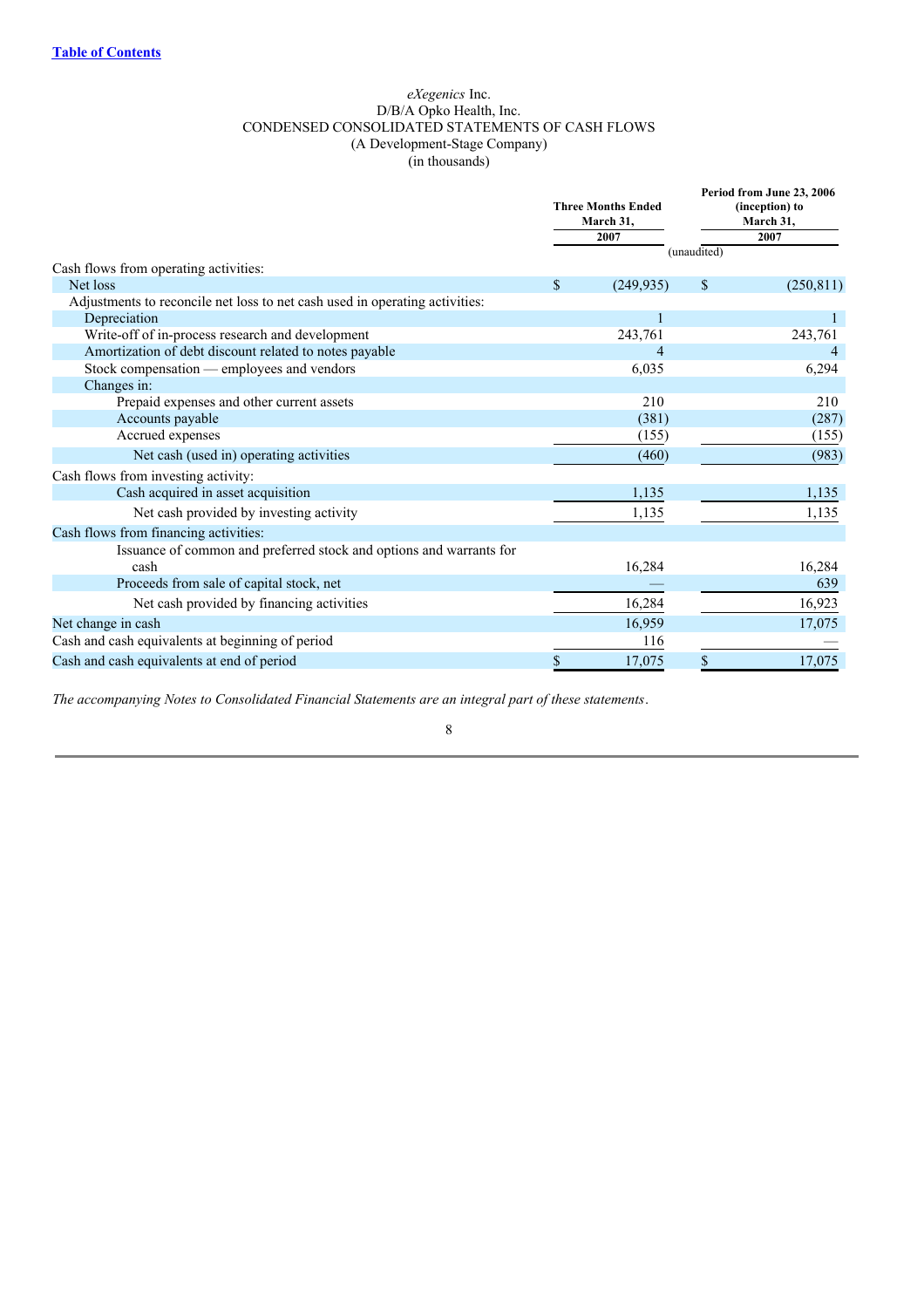#### *eXegenics* Inc. D/B/A Opko Health, Inc.

#### NOTES TO FINANCIAL STATEMENTS (A Development-Stage Company)

#### Note 1 Business and Organization

Through March 26, 2007, eXegenics, Inc., or eXegenics, was a public shell company whose assets consisted of cash and nominal other assets. On February 9, 2007, eXegenics completed the sale of 19,440,491 shares of its common stock for \$8.0 million, constituting 51% of its issued and outstanding shares of capital stock on a fully diluted basis, to a small group of investors led by The Frost Group, LLC, or the Frost Group, a related party. The stock sale was made pursuant to the terms of a previously announced stock purchase agreement dated August 14, 2006, as amended as of November 30, 2006. The investors paid eXegenics an aggregate purchase price of \$8.6 million at the closing. Of the \$8.6 million which was paid, approximately \$0.6 million was payable at March 31, 2007 to the group of investors led by the Frost Group. In connection with the above sale eXegenics also issued 100,000 shares of its common stock to two board members.

On March 27, 2007, pursuant to the terms of a Merger Agreement and Plan of Reorganization, Froptix Corporation, or Froptix, a development stage research and development company, controlled by the Frost Group, and Acuity Pharmaceuticals, Inc., or Acuity, a development stage research and development company and eXegenics were part of a three-way merger. Per that agreement, eXegenics issued new capital stock to acquire all of the issued and outstanding capital stock of Froptix and Acuity. Froptix was incorporated on June 23, 2006.

After the merger, eXegenics began doing business as Opko Health, Inc., or Opko, and intends to change its name as such. Opko and its wholly-owned subsidiaries (including Froptix and Acuity) are referred to as "We" or the "Company".

The Company is engaged through its wholly-owned subsidiaries, in the development of innovative therapies for the treatment and prevention of ophthalmic disease. Our lead pharmaceutical product candidate in clinical development is bevasiranib for the treatment of wet age-related macular degeneration ("Wet AMD"). We are a Delaware corporation, headquartered in Miami, Florida with clinical operations in Morristown, New Jersey.

Froptix was the accounting acquirer in the three-way merger. The three-way merger has been accounted for as:

- **•** a reverse merger between Froptix and eXegenics (a public shell company). For accounting purposes Froptix has been treated as the continuing registrant. As a result, all post merger comparative historical financials statements filed by us will be those of Froptix. Further, Froptix' historical shareholders' equity prior to the merger has been retroactively restated (recapitalized) for the equivalent number of shares received in the reverse merger. Loss per share calculations have also been retroactively restated to give effect to the recapitalization for all periods presented. Lastly, the merger between Froptix and eXegenics has been accounted for as a capital transaction equivalent to the issuance of capital stock by Froptix for the net monetary assets of eXegenics.
- **•** The asset acquisition of Acuity by Froptix.

The Merger Agreement provided for the merger of Froptix with and into e-Acquisition Company I-A, LLC, with e-Acquisition Company

I-A, LLC surviving as our wholly-owned subsidiary (referred to as the "Froptix Merger") and the merger of Acuity with and into e-Acquisition Company II-B, LLC, with e-Acquisition Company II-B, LLC surviving as our wholly-owned subsidiary (referred to as the "Acuity Merger" and, with the Froptix Merger, the "Mergers"). In connection with the consummation of the Mergers (1) e-Acquisition Company I-A, LLC changed its name to Froptix, LLC, (2) e-Acquisition Company II-B, LLC changed its name to Acuity Pharmaceuticals, LLC and (3) eXegenics became the parent company of these two wholly-owned operating subsidiaries.

At the closing of the Mergers, the former shareholders of Froptix and Acuity received shares of our common stock and preferred stock as well as warrants to purchase our common stock in exchange for all of their shares of Froptix and Acuity.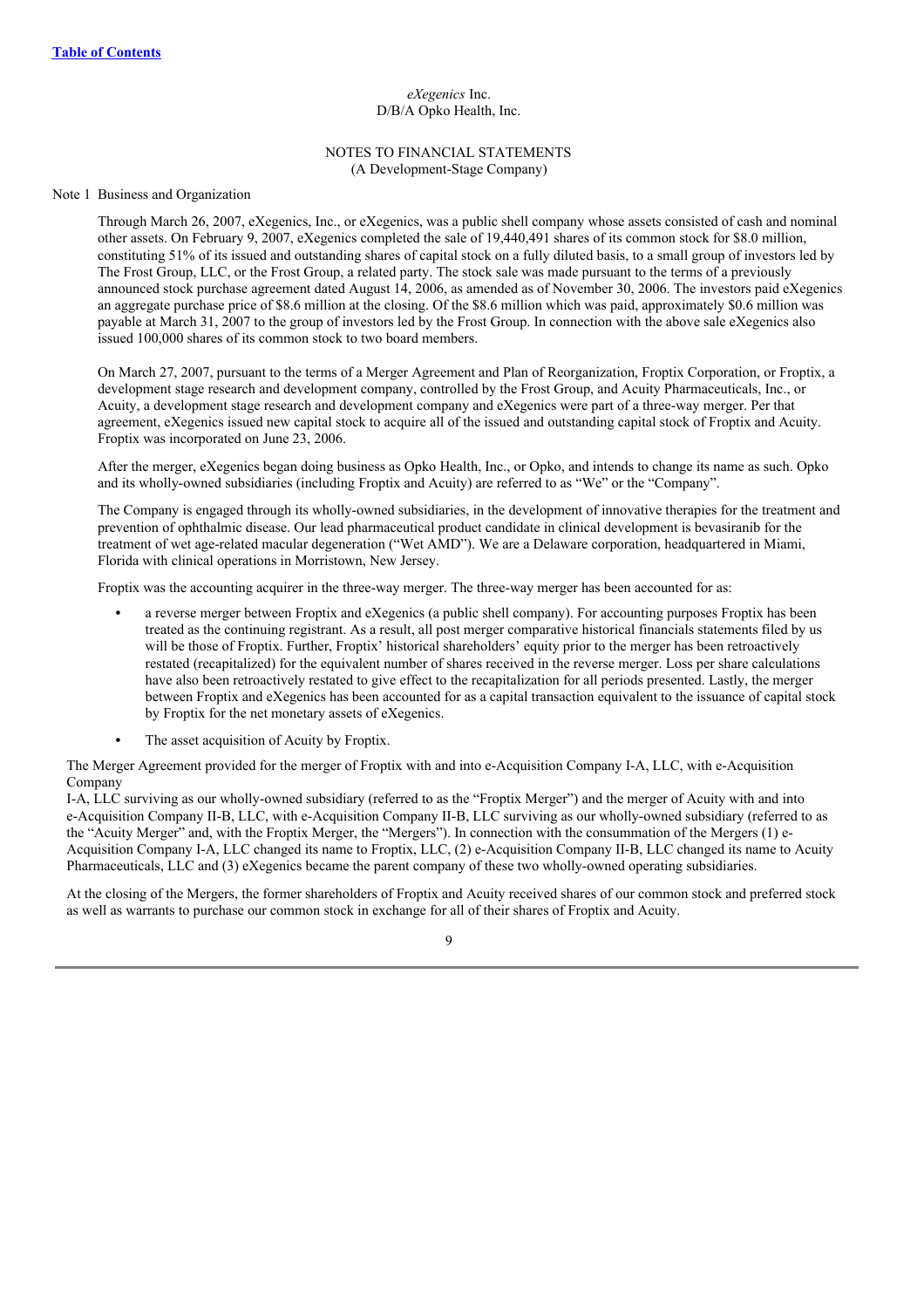#### **Table of Contents**

As a result, at the closing of the Mergers, we issued (a) an aggregate of 61,775,000 shares of our common stock to the former holders of Froptix common stock, (b) an aggregate of 14,836,000 shares of our common stock to the former holders of Acuity common stock and Acuity Series A preferred stock, and (c) an aggregate of 457,589 shares of our Series C preferred stock, convertible into 45,758,900 shares of our common stock, to the former holders of Acuity Series B preferred stock. We also granted 21,144,128 warrants to purchase shares of our common stock to former shareholders of Froptix and Acuity. We also granted 15,810,063 options to purchase our common stock to former option holders of Froptix and Acuity.

*Acuity Asset Acquisition*. On March 27, 2007, the Company purchased Acuity's assets in a stock for stock transaction. We valued our common stock issued to Acuity shareholders at the average closing price of the common stock on the date of acquisition and the two days prior to the transaction.

The following table summarizes the estimated fair value of the net assets acquired at the date of acquisition:

#### **(in thousands)**

| Current assets (including cash of $$1,135$ ) | $\frac{\$}{1.350}$ |
|----------------------------------------------|--------------------|
| Property and equipment                       | 85                 |
| In-process research and development          | 243.761            |
| Accounts payable and accrued expenses        | (3,154)            |
| Line of credit and term loan                 | (7, 419)           |
| Total purchase price                         | \$234,623          |

The portion of the purchase price allocated to in-process research and development of \$243.8 million was immediately expensed. The purchase price includes \$1.5 million of costs incurred by eXegenics to acquire Acuity including \$1.3 million of costs associated with the issuance of warrants to the Frost Group (See Note 4). The purchase consideration issued and the purchase price allocation are preliminary pending completion and review of related valuation procedures. As a result the amounts above are subject to change.

*Treatment of Warrants and Options.* In connection with the Mergers, we assumed the obligations under outstanding warrants previously granted by Acuity to purchase 1,247,271 shares of Acuity common stock and 325,000 shares of Acuity Series B preferred stock and, in connection therewith, we issued warrants to purchase 7,214,730 shares of our common stock and 16,866 shares of Series C preferred stock to such Acuity warrant holders, convertible into 1,686,600 shares of our common stock.

Immediately before the closing of the Mergers, Froptix had outstanding options to purchase 65 shares of Froptix common stock and Acuity had outstanding options to purchase 2,191,619 shares of Acuity common stock and options to purchase 141,000 shares of Acuity Series B preferred stock. Pursuant to the terms of the Merger Agreement, the Company assumed all of the outstanding obligations under such options and, accordingly, the Company anticipates issuing 15,810,063 shares of its common stock and 7,317 shares of its Series C preferred stock, convertible into 731,700 shares of our common stock, upon the exercise of such options in lieu of shares of common stock of Froptix or common stock and/or preferred shares of Acuity.

The following table includes the pro forma results of the combined companies as though the merger had been completed as of January 1, 2007.

|                                          |             |        | Pro forma   |              |
|------------------------------------------|-------------|--------|-------------|--------------|
| (in thousands, except per share amounts) | As reported |        | adiustments | Pro forma    |
| Revenue                                  |             |        |             |              |
| Net loss                                 | \$(249,935) |        | (6.792)     | \$(256, 727) |
| Basic and diluted loss per share         |             | (3.87) | (0.09)      | 3.26         |

On January 11, 2007, the Frost Group extended a \$7.0 million line of credit to Acuity. As part of the merger transaction on March 27, 2007, the Frost Group increased its line of credit to Acuity to \$12 million and consented to the transfer of Acuity's repayment obligation to eXegenics.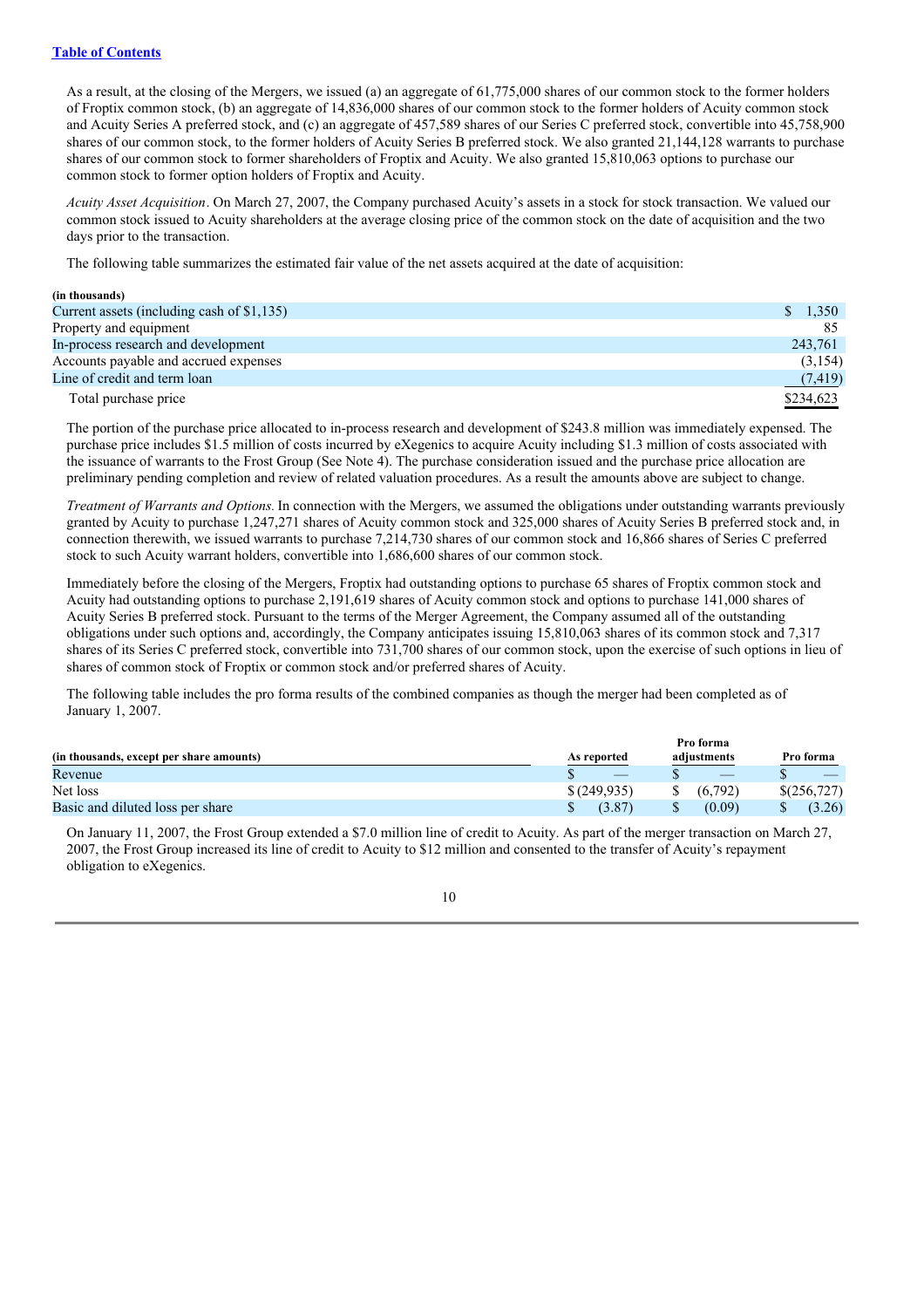#### **Table of Contents**

# Note 2 Development Stage Risks and Liquidity

We have been in the development stage since inception and have not generated any revenues. We have not achieved profitable operations and we expect to incur substantial losses in future periods. Accordingly, the accompanying financial statements have been prepared using the accounting formats prescribed by SFAS No. 7 "Accounting and Reporting by Development Stage Enterprises." The successful completion of our development program and our transition to commercial operations, if at all, is dependent upon obtaining necessary regulatory approvals from the United States Food and Drug Administration ("FDA") prior to selling our products within the United States, and foreign regulatory approvals must be obtained to sell our products internationally. There can be no assurance that our products will receive regulatory approvals, and a substantial amount of time may pass before we achieve a level of sales adequate to support our operations, if at all. We will also incur substantial expenditures in connection with the development and regulatory approval process for our products and we will need to raise significant additional capital during the developmental period. Obtaining marketing approval will be directly dependent on our ability to implement the necessary regulatory steps required to obtain marketing approval in the United States and other countries and the success of our clinical trials. We cannot predict the outcome of these activities. Additionally, there is no assurance that profitable operations, if ever achieved, could be sustained on a continuing basis. In addition, development activities and clinical and preclinical testing and commercialization of our proprietary technology will require significant additional financing. Our deficit accumulated during the development stage through March 31, 2007 aggregated to \$250.8 million, and we expect to incur substantial and increasing losses in future periods. Further, our future operations are dependent on, among other factors, the services of our employees and consultants, the success of our research, development, manufacture, and, ultimately, upon regulatory approval and market acceptance of our proposed future products.

Our future operations are dependent on the timely and successful completion of our ongoing research and development, the development of competitive therapies by other biotechnology and pharmaceutical companies, other treatment modalities for our targeted diseases, and ultimately, regulatory approval and market acceptance of our proposed future products.

We anticipate that we will require additional funding before the end of 2008. We plan to finance future operations with a combination of private placements; payments from potential strategic research and development, licensing and/or marketing arrangements; public offerings; debt financing; and revenues from future product sales, if any. We have not generated positive cash flows from operations, and there are no assurances that we will be successful in obtaining an adequate level of financing for the development and commercialization of our planned products. Our ability to continue as a going concern is dependent upon the infusion of addition capital in the future.

# Note 3 Summary of Significant Accounting Policies

*Basis of Presentation.* The accompanying unaudited interim condensed consolidated financial statements have been prepared in accordance with accounting principles generally accepted in the United States and with the instructions to Form 10-Q and Article 10 of Regulation S-X. Accordingly, they do not include all information and footnotes required by accounting principles generally accepted in the United States for complete financial statements. However, in the opinion of management, all adjustments (consisting of only normal recurring adjustments) considered necessary to present fairly the Company's results of operations, financial position and cash flows have been made. The results of operations and cash flows for the three months ended March 31, 2007, are not necessarily indicative of the results of operations and cash flows that may be reported for the remainder of 2007 or for future periods. The interim consolidated financial statements should be read in conjunction with the consolidated financial statements and the Notes to Consolidated Financial Statements included in our Current Report on Form 8-K filed as a result of the Merger on March 27, 2007. Refer to Note 1.

*Use of Estimates.* The preparation of financial statements in conformity with accounting principles generally accepted in the United States of America requires management to make estimates and assumptions that affect the reported amounts of assets and liabilities and disclosure of contingent assets and liabilities at the date of the financial statements and the reported amounts of revenues and expenses during the reporting period. Actual results could differ from those estimates.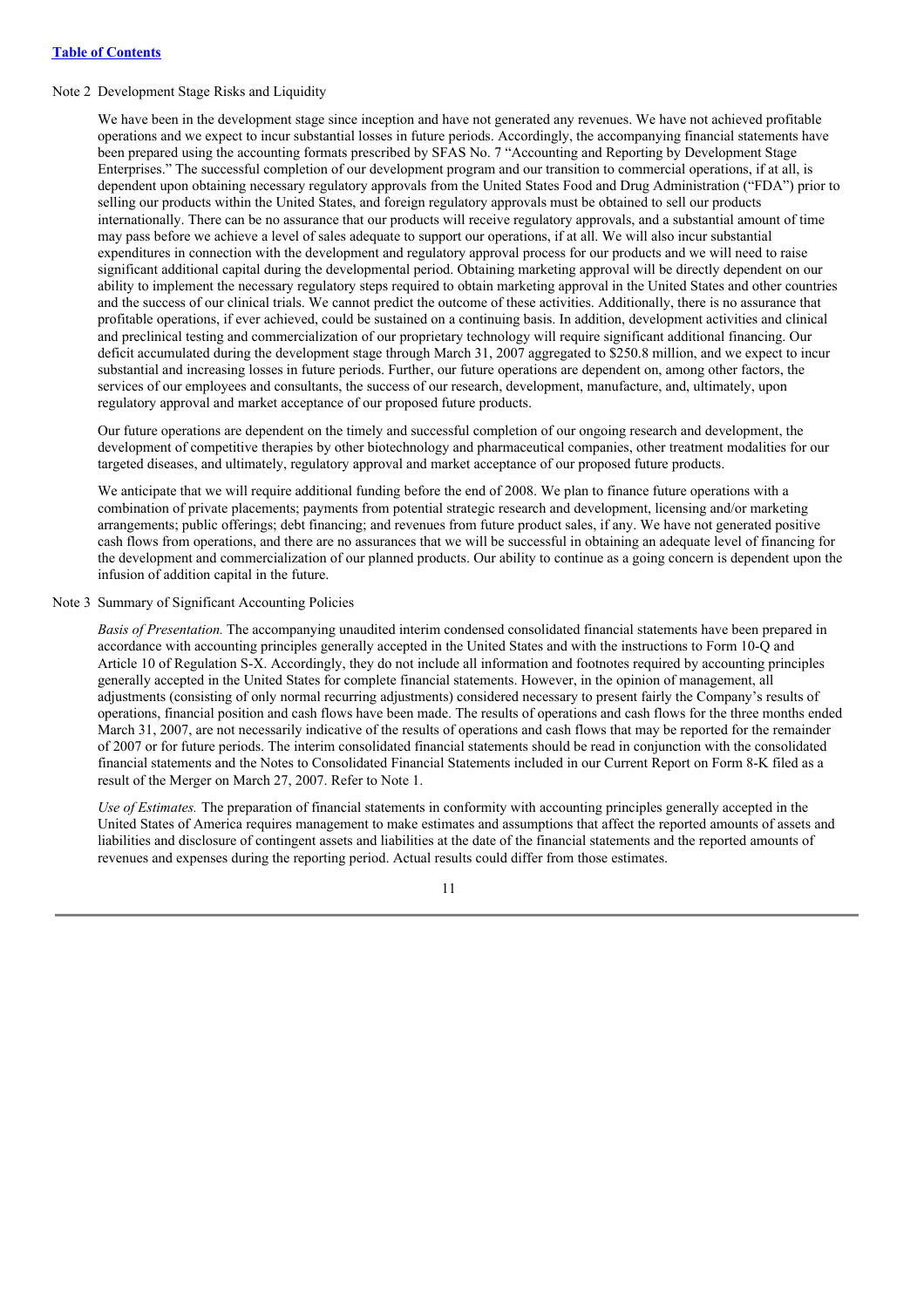*Cash and Cash Equivalents.* We consider all non-restrictive, highly liquid short-term investments purchased with an original maturity of three months or less to be cash equivalents.

*Property and Equipment.* Property and equipment are recorded at cost. Depreciation is provided using the straight-line method over the estimated useful lives of the assets, generally five to ten years. Expenditures for repairs and maintenance are charged to expense as incurred, while betterments are capitalized.

*Impairment of Long-Lived Assets.* In accordance with Statement of Financial Accounting Standards (SFAS) No. 144, *Accounting for Impairment or Disposal of Long-Lived Assets*, long-lived assets, such as property and equipment, are reviewed for impairment whenever events or changes in circumstances indicate that the carrying amount of an asset may not be recoverable. Recoverability of assets to be held and used is measured by a comparison of the carrying amount of an asset to estimated undiscounted future cash flows expected to be generated by the asset. If the carrying amount of an asset exceeds its estimated future cash flows, then an impairment charge is recognized by the amount by which the carrying amount of the asset exceeds the fair value of the asset. As of March 31, 2007, we believe that no revision of the remaining useful lives or write-down of long-lived assets is required.

*Research and Development.* Research and product development costs are charged to expense as incurred. We record expense for inprocess research and development as those that had not reached technological feasibility and which had no alternative use.

*Income Taxes*. Income taxes are accounted for under the asset-and-liability method. Deferred tax assets and liabilities are recognized for the future tax consequences attributable to differences between the financial statement carrying amounts of existing assets and liabilities and the respective tax bases and operating loss and tax credit carryforwards. Deferred tax assets and liabilities are measured using enacted tax rates expected to apply to taxable income in the years in which those temporary differences are expected to be recovered or settled. The effect on deferred tax assets and liabilities of a change in tax rates is recognized in operations in the period that includes the enactment date.

*Loss Per Common Share.* Basic and diluted loss per common share is based on the net loss increased by dividends on preferred stock divided by the weighted average number of common shares outstanding during the period. No effect has been given to outstanding options, warrants or convertible preferred stock in the diluted computation, as their effect would be antidilutive. As of March 31, 2007, we have 113,218,000 common shares outstanding, in addition, we have options, warrants and convertible preferred stock outstanding at March 31, 2007 that, if converted/exercised would result in 97,737,000 incremental shares of common stock being outstanding resulting in 210,995,000 potential common shares outstanding. The diluted loss per share does not include the weighted average impact of these securities of 4,925,631 for the three months ended March 31, 2007.

*Share-Based Compensation.* We follow the provisions of Financial Accounting Standards Board ("FASB") Statement of Financial Accounting Standards ("Statement") No. 123 (revised 2004), *Share-Based Payment* ("SFAS 123R"), which requires that a company measure the cost of employee services received in exchange for an award of equity instruments based on the grant-date fair value of the award. That cost is recognized in the statement of operations over the period during which an employee is required to provide service in exchange for the award. SFAS 123R also requires that excess tax benefits, as defined, realized from the exercise of stock options be reported as a financing cash inflow rather than as a reduction of taxes paid in cash flow from operations. Refer to Note 5. Stock-based compensation arrangements to non-employees are accounted for in accordance with SFAS No. 123 and Emerging Issues Task Force Issue No. 96-18 (EITF 96-18), "Accounting for Equity Instruments That Are Issued to Other Than Employees for Acquiring, or in Conjunction with Selling, Goods or Services," which requires that these equity instruments are recorded at their fair value on the measurement date. The measurement of stock-based compensation is subject to periodic adjustment as the underlying equity instruments vest.

*Comprehensive Loss.* Our comprehensive loss has no components other than net loss for all periods presented.

*New accounting pronouncements*: In July 2006, the Financial Accounting Standards Board, or FASB, issued Interpretation Number, or FIN, No. 48, *Accounting for Uncertainty in Income Taxes*, or FIN 48. FIN 48 applies to all tax positions within the scope of SFAS No. 109, applies a "more likely than not" threshold for tax benefit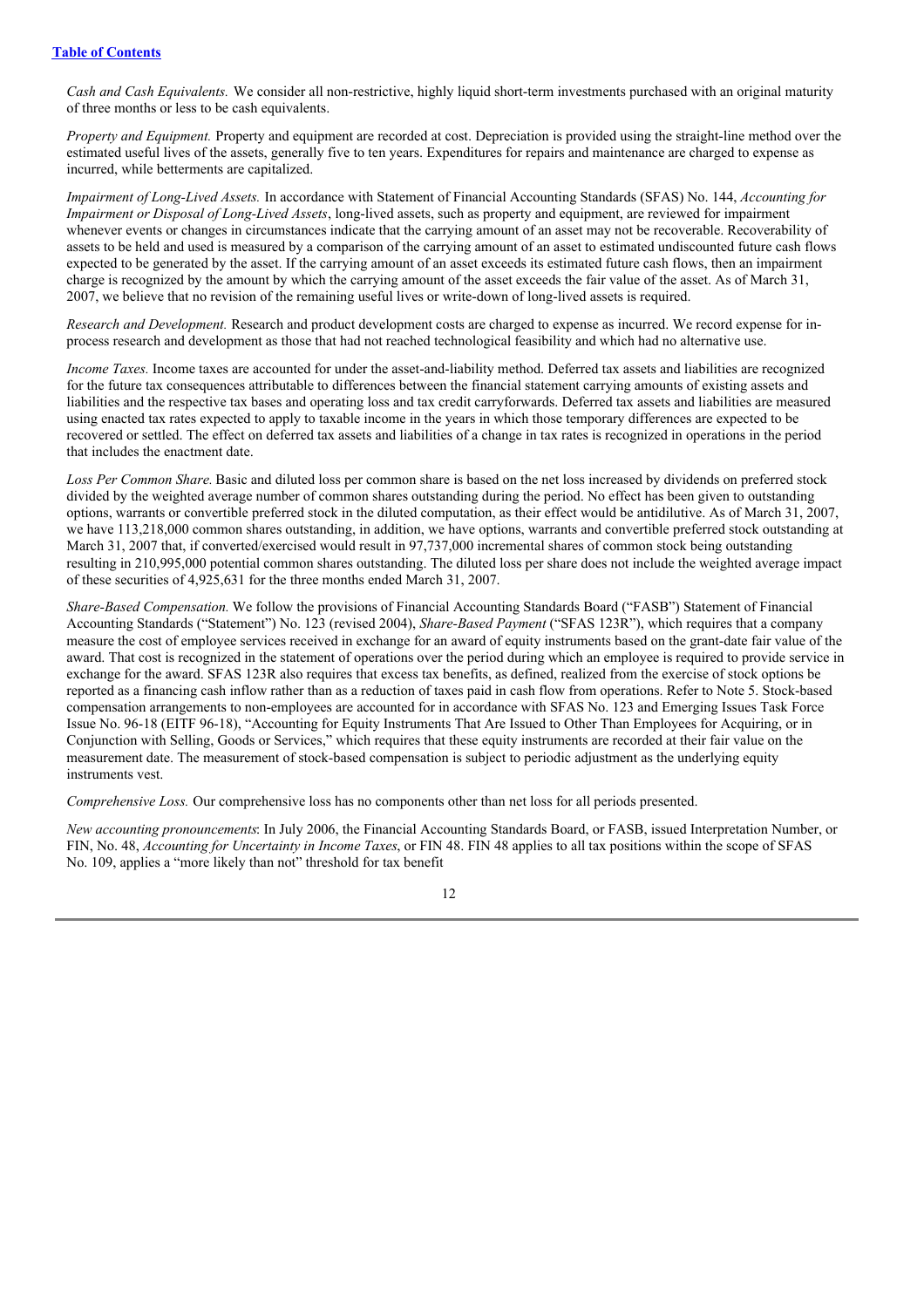recognition, identifies a defined methodology for measuring benefits and increases the disclosure requirements for companies. FIN 48 is mandatory for years beginning after December 15, 2006; accordingly, we have adopted FIN 48 effective January 1, 2007. Refer to Note 6.

In September 2006, the FASB issued SFAS No. 157, *Fair Value Measurements*, or SFAS No. 157. SFAS No. 157 defines fair value, establishes a framework for measuring fair value under generally accepted accounting principles and expands disclosures about fair value measurements. This Statement applies to other accounting pronouncements that require or permit fair value measurements, the FASB having previously concluded in those accounting pronouncements that fair value is the relevant measurement attribute. Accordingly, this Statement does not require any new fair value measurements. SFAS No. 157 is effective for fiscal years beginning after December 15, 2007. We plan to adopt SFAS No. 157 beginning in the first quarter of our 2008 fiscal year. We are currently evaluating the impact the adoption of SFAS No. 157 may have on our financial position and results of operations.

In February 2007, the FASB issued SFAS No. 159, *The Fair Value Option for Financial Assets and Financial Liabilities*, or SFAS No. 159, which gives companies the option to measure eligible financial assets, financial liabilities and firm commitments at fair value (i.e., the fair value option), on an instrument-by-instrument basis, that are otherwise not permitted to be accounted for at fair value under other accounting standards. The election to use the fair value option is available when an entity first recognizes a financial asset or financial liability or upon entering into a firm commitment. Subsequent changes in fair value must be recorded in earnings. SFAS No. 159 is effective for financial statements issued for fiscal years beginning after November 15, 2007. We are in the process of evaluating the impact, if any, of adopting this pronouncement.

#### Note 4 Debt

On January 11, 2007, Acuity entered into an agreement with the Frost Group whereby the Frost Group provided a subordinated secured line of credit of up to \$7.0 million to Acuity. The Frost Group members include a trust controlled by Dr. Phillip Frost, who is the Company's Chief Executive Officer and Chairman of the board of directors, Dr. Jane H. Hsiao, who is the Vice Chairman of the board of directors and Chief Technical Officer, Steven D. Rubin who is Executive Vice President and a director of the Company and Rao Uppaluri who is the Chief Financial Officer of the Company. In exchange for entering into this agreement, Acuity agreed to grant to the Frost Group a warrant to purchase up to 125,000 shares of Acuity Series B Preferred Stock, par value \$0.01 per share, for an exercise price of \$2.00 per share and a warrant to purchase up to 15,625 shares of Acuity Common Stock, for an exercise price of \$0.01 per share.

In connection with the consummation of the Mergers, we assumed the rights and obligations of Acuity under this line of credit. We also amended and restated this line of credit to provide additional available borrowing capacity. Under this amended and restated line of credit, the line of credit was increased to \$12.0 million and we assumed Acuity's existing obligation to repay \$4.0 million outstanding under the prior line of credit. We are obligated to pay interest monthly on outstanding borrowings under the line of credit at a 10% annual rate, which is due on July 11, 2009. In connection with the assumption and amendment of the line of credit, the Company granted warrants to purchase 4,000,000 shares of eXegenics' common stock to the Frost Group. The fair value of the warrants was determined to be \$12.4 million using the Black-Scholes option valuation model. Because the issuance of the warrants and the increase in the line of credit were conditioned upon the completion of the Mergers, the value of the warrants has been allocated on a relative fair value basis to the cost of the Acuity acquisition (\$1.3 million), the cost of the reverse merger between Froptix and eXegenics (\$11.0 million) and debt commitment fee (\$0.1 million).

We assumed the rights and obligations of Acuity's \$4.0 million term loan with Horizon Financial, Inc., in connection with the Mergers. The term loan bears interest at 12.23%, which is payable monthly commencing September 15, 2005. The principal is payable in 12 equal monthly installments commencing August 2007. Principal on the term loan matures as follows: \$1.7 million during 2007 and \$2.3 million during 2008. The term loan is collateralized by all personal property of Acuity, except intellectual property, and contains certain negative covenants that limit the payment of cash dividends, redemption of equity securities, changes in ownership, and the creation or extinguishment of debt. In connection with the issuance of the term note, Acuity issued warrants to purchase 200,000 shares of Series B preferred stock at \$2.00 per share and warrants to purchase 25,000 shares of common stock at \$0.01 per share.

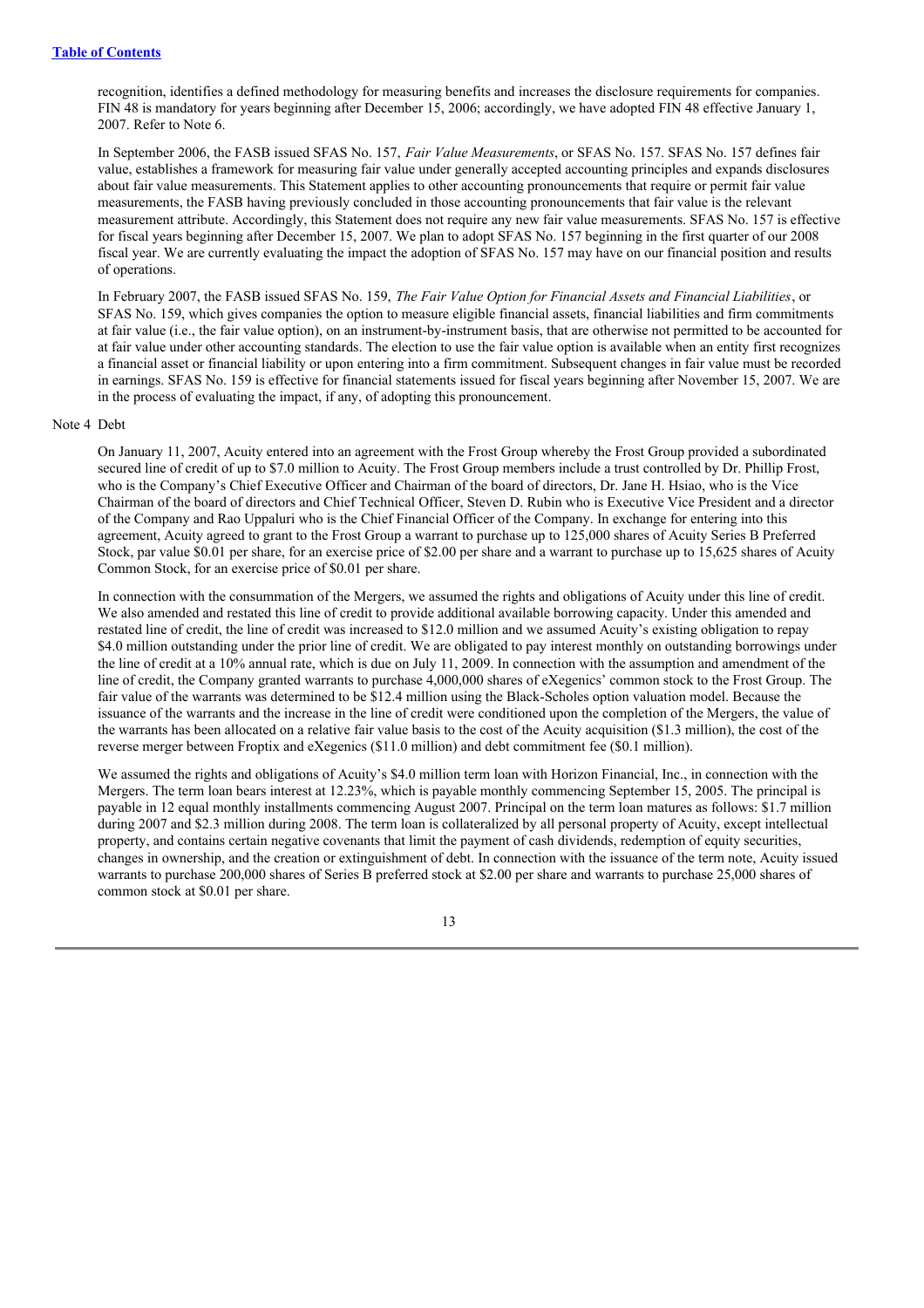# Note 5 Stock-Based Compensation

As of March 31, 2007, we had two stock-based compensation plans, our 1996 Stock Option Plan and our 2000 Stock Option Plan. We also assumed the option plans of Acuity and Froptix in the merger discussed in Note 1 (collectively the "Plans"). Options granted under the Plans are exercisable for a period of up to 10 years from date of grant. Vesting periods range from immediate to 4 years. The compensation expense recognized in the statements of operations for the three months ended March 31, 2007 for our stock-based compensation plans was \$6.0 million, of which \$0.1 million was a component of general and administrative expenses and \$5.9 million was a component of research and development expenses.

The fair value of the unvested Acuity option awards was determined at the merger date and will be expensed over the remaining requisite service period of the options. Unvested options granted to non-employees are marked to market each reporting period in accordance with EITF 98-16. The fair value of stock option awards was estimated using the Black-Scholes option valuation model and the assumptions noted in the following table.

|                         | <b>Three Months Ended</b><br><b>March 31, 2007</b> |
|-------------------------|----------------------------------------------------|
| Expected life           | 3.48 to 9.72 years                                 |
| Expected volatility     | 76%                                                |
| Risk-free interest rate | 4.48% to 4.65%                                     |
| Dividend yield          | $0\%$                                              |

The expected life of the stock options was calculated using the shortcut method allowed by the provisions of SFAS No. 123R and interpreted by Staff Accounting Bulletin No. 107 (SAB 107). The expected volatility was based on a peer group of publicly-traded stock which we believe will be representative of the volatility over the expected term of the options. The risk-free interest rate is based on the rates paid on securities issued by the U.S. Treasury with a term approximating the expected life of the option. The dividend yield is based on the projected annual dividend payment per share, divided by the stock price at the date of grant; however, we have not, and do not expect to declare such dividends.

A summary of the stock option activity under our Plans during the quarter ended March 31, 2007 is presented below:

|                                  | Options    | <b>Exercise price per</b><br>share | Weighted average<br>exercise price |      |
|----------------------------------|------------|------------------------------------|------------------------------------|------|
| Outstanding at December 31, 2006 | 4,436,878  | 0.02                               |                                    | 0.02 |
| Assumed from eXegenics at merger | 240,000    | $0.32 - 0.89$                      |                                    | 0.64 |
| Assumed from Acuity at merger    | 11,373,185 | $0.04 - 0.56$                      |                                    | 0.14 |
| Cancelled / Forfeited            | (20,109)   | $0.05 - 0.06$                      |                                    | 0.05 |
| Outstanding at March 31, 2007    | 16,029,954 | $$0.02 - $0.89$                    | \$                                 | 0.11 |

As of March 31, 2007 there was approximately \$22.5 million of total unrecognized compensation cost related to unvested stock options, which is expected to be recognized over a remaining weighted-average vesting period of 2.92 years. As of March 31, 2007, approximately 6,790,000 options to purchase our common stock were exercisable. In addition, at March 31, 2007 all outstanding options were in the money with an aggregate intrinsic value of approximately \$57.7 million.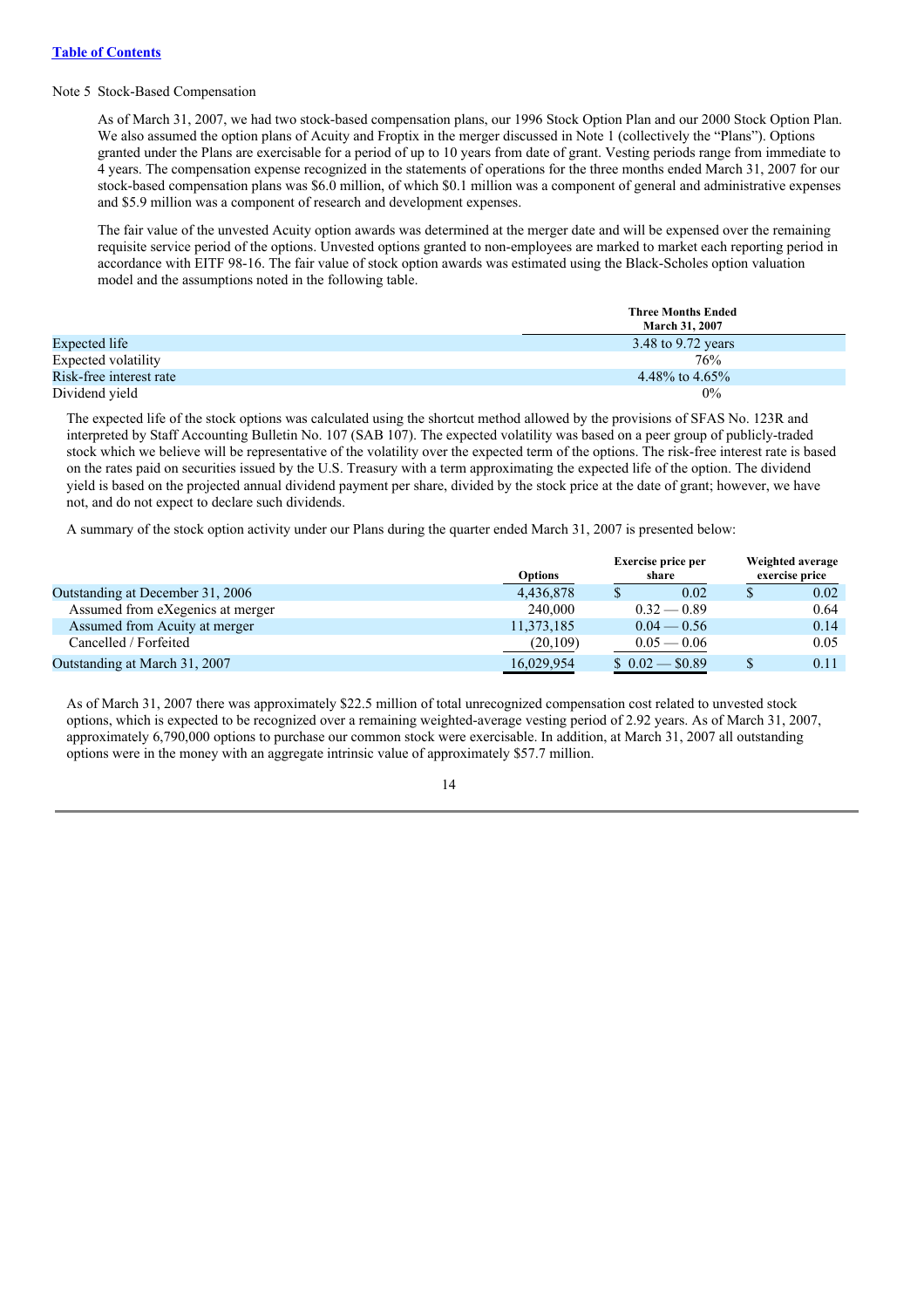In addition to the common stock options there were 7,317 options to purchase Series C preferred stock at an exercise price of \$0.32 issued as replacement options to an Acuity employee at the merger. The options were 100% vested and exercisable as of March 31, 2007. The intrinsic value of the options as if converted to common on March 31, 2007 was \$2.7 million.

Note 6 Income Taxes

Prior to January 1, 2007, we recognized income taxes with respect to uncertain tax positions based upon SFAS No. 5, "*Accounting for Contingencies*", or SFAS No. 5. Under SFAS No. 5, we would record a liability associated with an uncertain tax position if the liability was both probable and estimable. Prior to January 1, 2007, the liabilities recorded under SFAS No. 5 including interest and penalties related to income tax exposures, would have been recognized as incurred within "income taxes" in our condensed consolidated statements of operations. We recorded no such liabilities in 2006.

Effective January 1, 2007, we adopted FIN 48, "*Accounting for Uncertainty in Income Taxes*." FIN 48 clarifies the accounting for uncertainty in income taxes recognized in financial statements in accordance with SFAS No. 109, "*Accounting for Income Taxes*." FIN 48 prescribes a recognition threshold and measurement attribute for the financial statement recognition and measurement of a tax position taken or expected to be taken in a tax return. FIN 48 requires that we determine whether the benefit of our tax positions are more likely than not to be sustained upon audit, based on the technical merits of the tax position. For tax positions that are more likely than not to be sustained upon audit, we recognize the greatest amount of the benefit that is more likely than not to be sustained in our condensed consolidated financial statements. For tax positions that are not more likely than not to be sustained upon audit, we do not recognize any portion of the benefit in our condensed consolidated financial statements. The provisions of FIN 48 also provide guidance on derecognition, classification, interest and penalties, accounting in interim periods, and disclosure.

Our policy for interest and penalties under FIN 48, related to income tax exposures, was not impacted as a result of the adoption of the recognition and measurement provisions of FIN 48. Therefore, we continue to recognize interest and penalties as incurred within "*income taxes*" in our condensed consolidated statements of operations, when applicable.

There was no change to our accumulated deficit as of January 1, 2007 as a result of the adoption of the recognition and measurement provisions of FIN 48.

#### *Uncertain Income Tax Positions*

We file income tax returns in the U.S. federal jurisdiction and with various states. We are subject to tax audits in all jurisdictions for which we file tax returns. Tax audits by their very nature are often complex and can require several years to complete. There are currently no tax audits that have commenced with respect to income returns in any jurisdiction.

*Federal*: Under the tax statute of limitations applicable to the Internal Revenue Code, we are no longer subject to U.S. federal income tax examinations by the Internal Revenue Service for years before 2003. However, because we are carrying forward income tax attributes, such as net operating losses and tax credits from 2002 and earlier tax years, these attributes can still be audited when utilized on returns filed in the future.

*State:* Under the statutes of limitation applicable to most state income tax laws, we are no longer subject to state income tax examinations by tax authorities for years before 2003 in states in which we have filed income tax returns. Certain states may take the position that we are subject to income tax in such states even though we have not filed income tax returns in such states and, depending on the varying state income tax statutes and administrative practices, the statute of limitations in such states may extend to years before 2003.

As a result of our January 1, 2007 implementation of FIN 48, the total amount of gross tax benefits, excluding the offsetting full valuation allowance, that became unrecognized, was \$0. There were no accrued interest and penalties resulting from such unrecognized tax benefits. As of March 31, 2007, the total amount of gross unrecognized tax benefits was \$0, and accrued interest and penalties on such unrecognized tax benefits was \$0.

The net unrecognized tax benefits that, if recognized, would impact the effective tax rate as of March 31, 2007 and December 31, 2006, were \$0, respectively.

We do not anticipate that any significant increase or decrease to the gross unrecognized tax benefits will be recorded during the remainder of 2007.

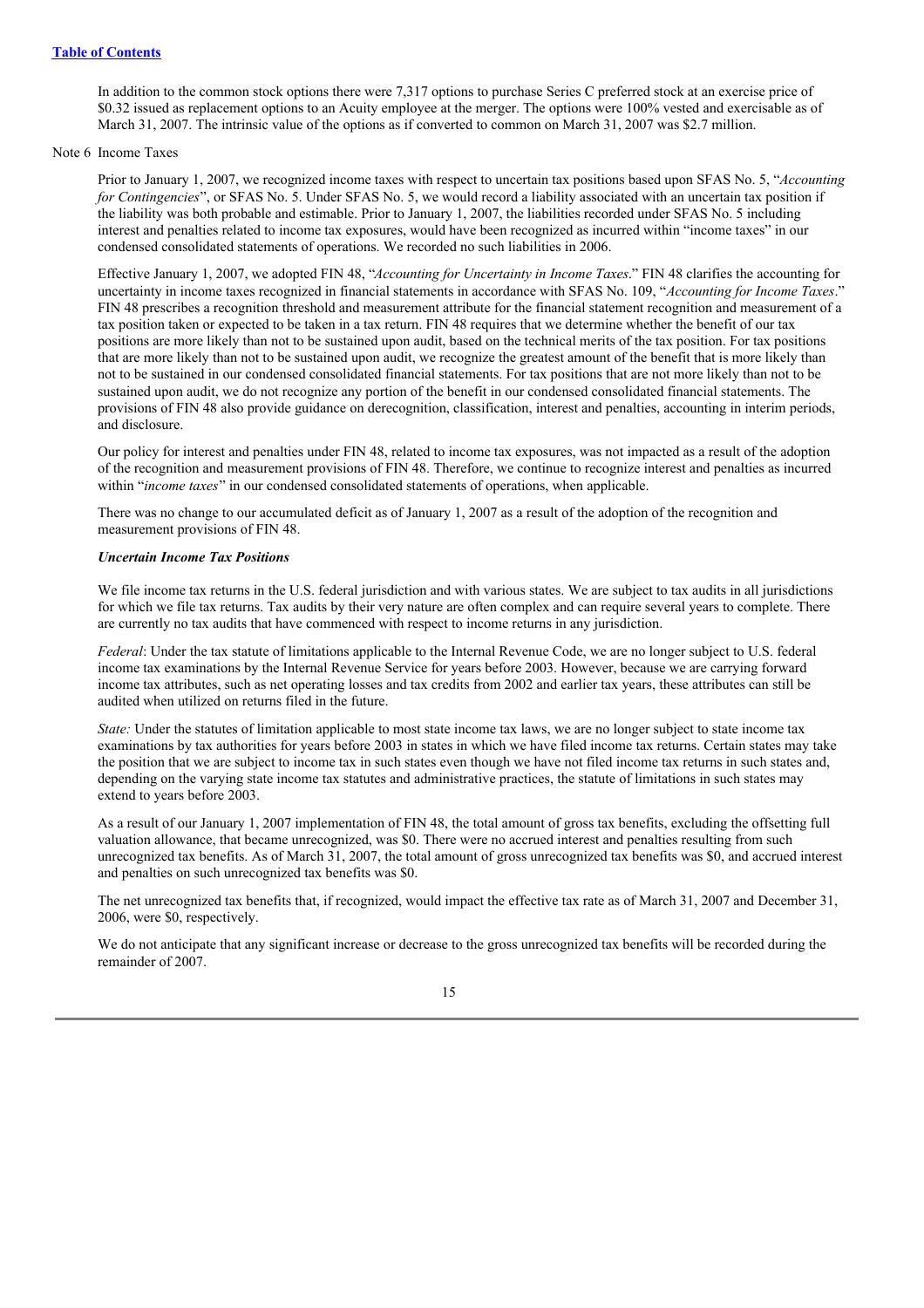# *Other Income Tax Disclosures*

Consistent with 2006, we anticipate recording a full valuation allowance against all of our deferred tax assets during 2007. As a result of this valuation allowance, we expect our full year effective tax rate to be at or about zero.

Under Section 382 of the Internal Revenue Code, certain significant changes in ownership may restrict the future utilization of our tax loss carryforwards. The annual limitation is equal to the value of our stock immediately before the ownership change, multiplied by the long-term tax-exempt rate (i.e., the highest of the adjusted federal long-term rates in effect for any month in the three-calendar-month period ending with the calendar month in which the change date occurs). We are undergoing a study to determine whether we or any of our predecessors have undergone an ownership change under Section 382. It is possible that such a study could conclude that some or all of our net operating loss and credit carryforwards will be limited to utilization. Because we currently have recorded full valuation allowances against such tax attributes, we do not expect the results of such a study to have a material impact on our financial statements.

#### Note 7 Supplemental Cash Flow Information

Supplemental cash flow information is summarized as follows:

|                           |  |                   | Period from June 23, 2006 |
|---------------------------|--|-------------------|---------------------------|
| <b>Three Months Ended</b> |  |                   | (inception) to            |
|                           |  | March 31,         |                           |
|                           |  |                   | 2007                      |
|                           |  |                   |                           |
|                           |  | March 31,<br>2007 |                           |

We purchased the assets of Acuity in a stock for stock asset transaction. Refer to Note 1.

#### Note 8 Description of equity securities

Our authorized capital stock consists of 225,000,000 shares of common stock, par value \$.01 per share, and 10,000,000 shares of preferred stock, par value \$.01 per share.

#### **Common Stock**

Of the authorized common stock, 113,218,000 shares are currently outstanding and are held by approximately 210 record holders. Subject to the prior rights of the holders of any shares of preferred stock currently outstanding or which may be issued in the future, the holders of the common stock are entitled to receive dividends from our funds legally available therefor when, as and if declared by our board of directors, and are entitled to share ratably in all of our assets available for distribution to holders of common stock upon the liquidation, dissolution or winding-up of our affairs subject to the liquidation preference, if any, of any then outstanding shares of preferred stock. Holders of our common stock do not have any preemptive, subscription, redemption or conversion rights. Holders of our common stock are entitled to one vote per share on all matters which they are entitled to vote upon at meetings of stockholders or upon actions taken by written consent pursuant to Delaware corporate law. The holders of our common stock do not have cumulative voting rights, which means that the holders of a plurality of the outstanding shares can elect all of our directors. All of the shares of our common stock currently issued and outstanding are fully-paid and nonassessable. No dividends have been paid to holders of our common stock since our incorporation, and no cash dividends are anticipated to be declared or paid in the reasonably foreseeable future.

#### **Preferred Stock**

Our board of directors has the authority, without further action by the holders of the outstanding common stock, to issue preferred stock from time to time in one or more classes or series, to fix the number of shares constituting any class or series and the stated value thereof, if different from the par value, as to fix the terms of any such series or class, including dividend rights, dividend rates, conversion or exchange rights, voting rights, rights and terms of redemption (including sinking fund provisions), the redemption price and the liquidation preference of such class or

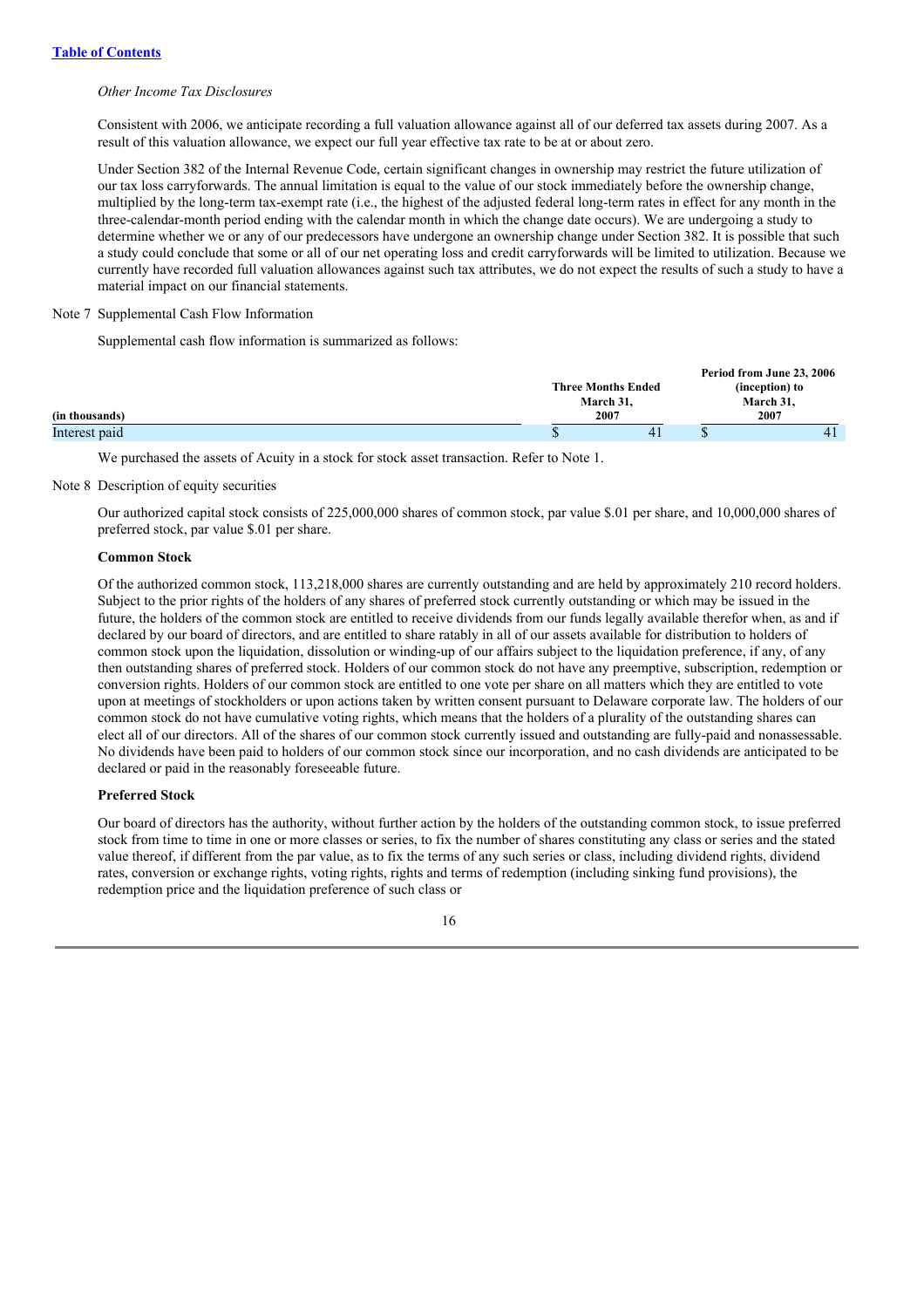series. We presently have two series of preferred stock outstanding, designated as Series A convertible preferred stock (the "Series A preferred stock") and Series C convertible preferred stock (the "Series C preferred stock"). We have no present plans to issue any other series or class of preferred stock. The designations, rights and preferences of the Series A preferred stock and the Series C Preferred Stock are set forth in the certificate of designations of Series A convertible preferred stock and the certificate of designations of Series C convertible preferred stock, each of which has been filed with the Secretary of State of the State of Delaware.

#### **Series A Preferred Stock**

Of the authorized preferred stock, 4,000,000 shares have been designated Series A preferred stock, 1,081,800 of which are currently issued and outstanding and held by 71 stockholders. Dividends are payable on the Series A preferred stock in the amount of \$.25 per share, payable annually in arrears. At the option of our board of directors, dividends will be paid either (i) wholly or partially in cash or (ii) in newly issued shares of Series A preferred stock valued at \$2.50 per share to the extent cash dividend is not paid.

Holders of Series A preferred stock have the right to convert their shares, at their option exercisable at any time, into shares of our common stock on a one-for-one basis subject to anti-dilution adjustments. These anti-dilution adjustments are triggered in the event of any subdivision or combination of our outstanding common stock, any payment by us of a stock dividend to holders of our common stock or other occurrences specified in the certificate of designations relating to the Series A preferred stock. We may elect to convert the Series A preferred stock into common stock or a substantially equivalent preferred stock in the case of a merger or consolidation in which we do not survive, a sale of all or substantially all of our assets or a substantial reorganization of us.

Each share of Series A preferred stock is entitled to one vote on all matters on which the common stock has the right to vote. Holders of Series A preferred stock are also entitled to vote as a separate class on any proposed adverse change in the rights, preferences or privileges of the Series A preferred stock and any increase in the number of authorized shares of Series A preferred stock. In the event of any liquidation or winding up of the Company, the holders of the Series A preferred stock will be entitled to receive \$2.50 per share plus any accrued and unpaid dividends before any distribution to the holders of the common stock and any other class of series of preferred stock ranking junior to it.

We may redeem the outstanding shares of Series A preferred stock for \$2.50 per share (plus accrued and unpaid dividends), at any time.

#### **Series B Junior Participating Preferred Stock**

Of the authorized preferred stock, 30,000 shares have been designated Series B Junior Participating preferred stock, none of which are currently issued and outstanding.

#### **Series C Preferred Stock**

Of the authorized preferred stock, 500,000 shares have been designated Series C preferred stock, of which 457,589 are currently issued and outstanding and held by 30 stockholders. Cumulative dividends are payable on the Series C preferred stock in the amount of \$1.54 per share when declared by the board of directors.

Holders of our Series C preferred stock have the right to convert their shares, at their option exercisable at any time, into shares of our common stock on a one hundred-for-one basis subject to anti-dilution adjustments. These anti-dilution adjustments are triggered in the event of any subdivision or combination of our outstanding common stock, any payment by us of a stock dividend to holders of our common stock or other occurrences specified in the certificate of designations relating to the Series C preferred stock.

The shares of Series C preferred stock will automatically convert into shares of common stock, on a one-hundred-for-one basis (subject to adjustment as noted above), if (a) our common stock trades above \$3.83 per share on any of the specified exchanges for ten consecutive days, (b) we raise at least \$30,000,000 in proceeds at a per share valuation of at least \$1.92, or (c) at least 60% of the holders of the Series C preferred stock so elect.

Each share of Series C preferred stock is entitled to 100 votes on all matters on which the common stock has the right to vote. Holders of Series C preferred stock are also entitled to vote as a separate class on any proposed adverse change in the rights, preferences or privileges of the Series C preferred stock and any increase in the number of

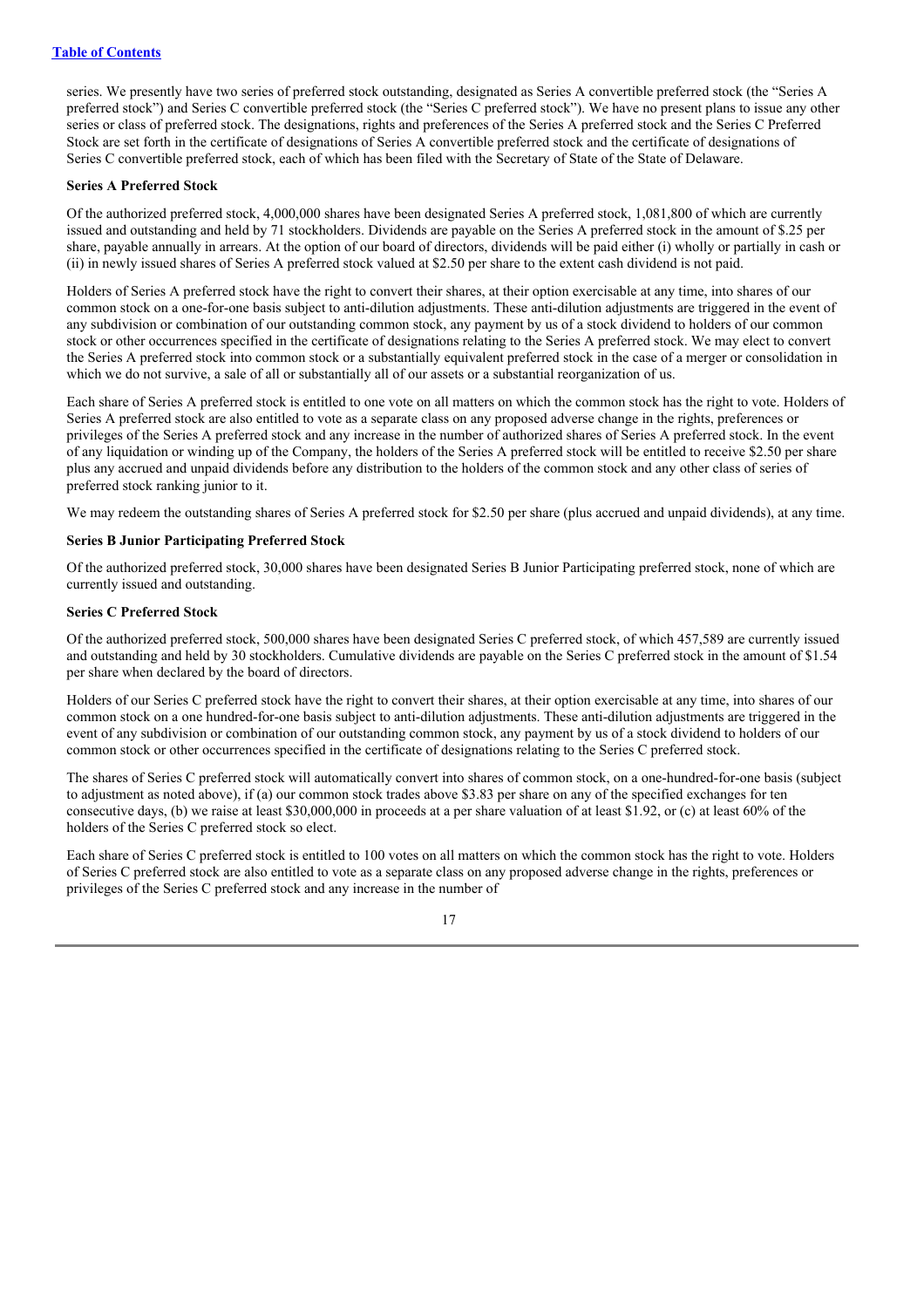authorized shares of Series C preferred stock. In the event of any liquidation or winding up of the Company or any change of control transaction (including certain mergers and sales of stock or assets), the holders of our Series C preferred stock will be entitled to receive \$77.00 per share plus any accrued and unpaid dividends before any distribution to the holders of the other classes of preferred stock or common stock. The Series C preferred stock will be entitled hereafter (and after the payment of any other liquidation preference on any other class or series of preferred stock) to share in our remaining assets on a pro-rata basis with the holders of common stock and any other series or class of participating preferred stock.

Each holder of Series C preferred stock has a pre-emptive right to purchase a pro rata share of any equity securities offered for sale by us in a private placement transaction for a period of 18 months following the Mergers subject to customary exceptions set forth in the certificate of designations relating to the Series C preferred stock.

#### **Anti-Takeover Effects of Certain Provisions of our Certificate of Incorporation, our By-Laws and Delaware Law**

#### **Delaware Statute.**

We are subject to Section 203 of the Delaware General Corporation law, which prohibits a publicly held Delaware corporation from engaging in a "business combination" with an "interested stockholder" for a period of three years after the date of the transaction in which the person became an interested stockholder, unless:

- **•** prior to such date, our board of directors approves either the business combination or the transaction that resulted in the stockholder's becoming an interested stockholder;
- **•** upon consummation of the transaction that resulted in the stockholder becoming an interested stockholder, the interested stockholder owns at least 85% of our outstanding voting stock, excluding shares held by directors, officers and certain employee stock plans; or
- **•** on or after the consummation date, the business combination is approved by our board of directors and by the affirmative vote at an annual or special meeting of stockholders holding of at least two-thirds of our outstanding voting stock that is not owned by the interested stockholder.

For purposes of Section 203, a "business combination" includes, among other things, a merger, asset sale or other transaction resulting in a financial benefit to the interested stockholder, and an "interested stockholder" is generally a person who, together with affiliates and associates of such person:

- owns 15% or more of outstanding voting stock; or
- is an affiliate or associate of ours and was the owner of 15% or more of our outstanding voting stock at any time within the prior three years.

#### **Certificate of Incorporation and Bylaw Provisions.**

Our amended and restated certificate of incorporation and amended and restated bylaws include provisions that, among others, could have the effect of delaying, deferring, or discouraging potential acquisition proposals and could delay or prevent a change of control of us. The provisions in our certificate of incorporation and bylaws that may have such effect include:

- **•** *Preferred Stock* . As noted above, our board of directors, without stockholder approval, has the authority under our certificate of incorporation to issue preferred stock with rights superior to the rights of the holders of common stock. As a result, we could issue preferred stock quickly and easily, which could adversely affect the rights of holders of our common stock and could be issued with terms calculated to delay or prevent a change of control or make removal of management more difficult.
- **•** *Election and Removal of Directors* . Directors may be removed by the affirmative vote of the holders of at least a majority of the voting power of all of the outstanding shares of capital stock of the corporation entitled to vote thereon, voting together as a single class.
- **•** *Stockholder Meetings* . Under our certificate of incorporation and bylaws, special meetings of our stockholders may be called only by the vote of a majority of the entire board. Our stockholders may not call a special meeting of the stockholders.

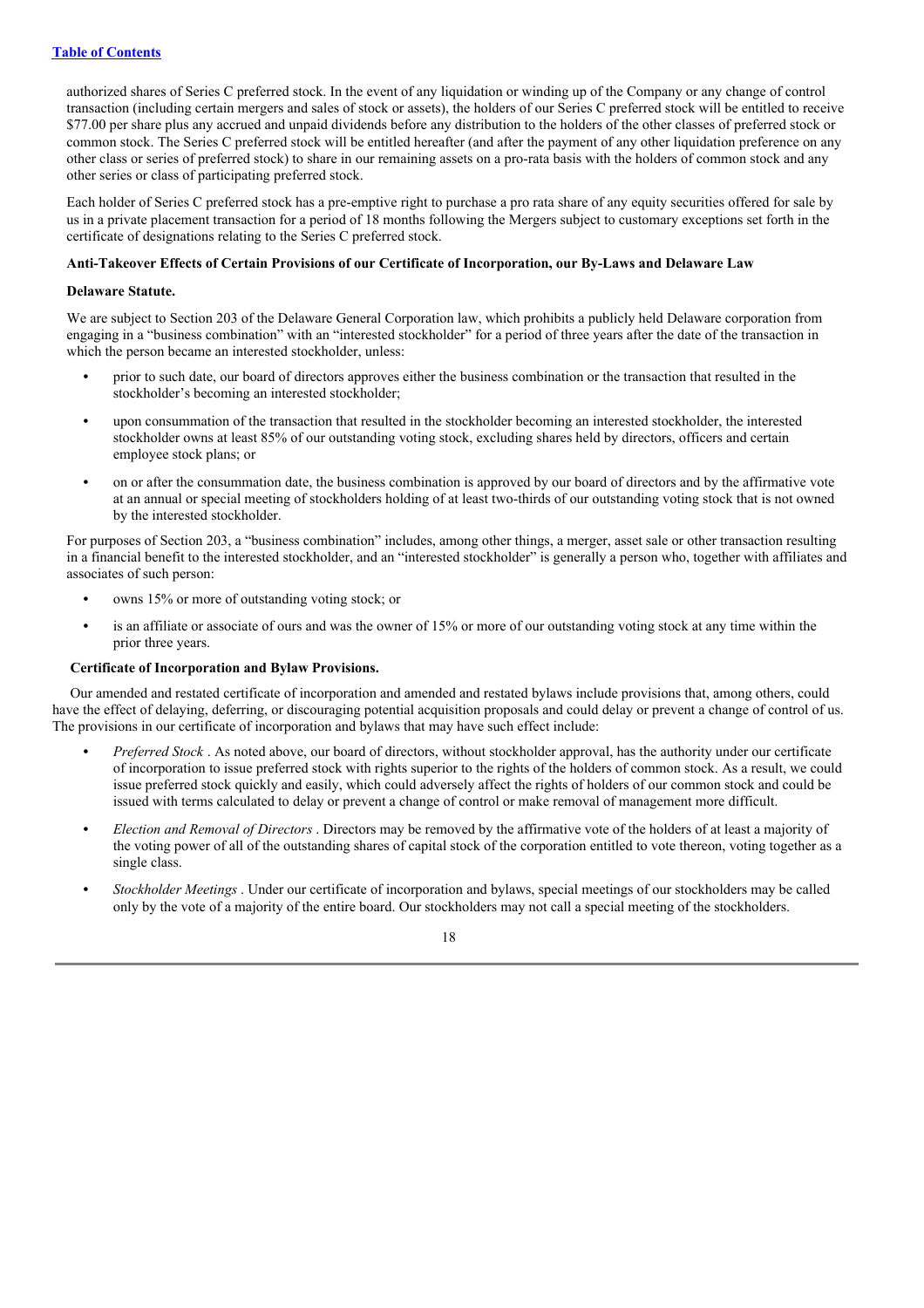**•** *Requirements for Advance Notification of Stockholder Nominations and Proposals*. Our bylaws establish advance notice procedures with respect to stockholder proposals and the nomination of candidates for election as directors, other than nominations made by or at the direction of our board of directors or a committee thereof.

Note 9 Subsequent events

On April 13, 2007, we invested \$5.0 million in Ophthalmic Technologies, Inc., an Ontario corporation ("OTI") and entered into a definitive Share Purchase Agreement (the "Purchase Agreement") with OTI and its shareholders. In exchange for the \$5.0 million investment, OTI agreed to issue common shares of OTI to us to cause us to hold one-third of the equity in OTI on a fully diluted basis. The \$5.0 million will be used by OTI for working capital.

Under the Purchase Agreement, we received an exclusive option to purchase the remaining shares of OTI in exchange for the issuance of between 3.13 million and 2.82 million shares of our common stock, depending upon the average per share closing price of our common stock for the ten (10) trading dates ended on the second business day prior to the exercise of the option. The aforesaid option shall extend for the greater of a period of (i) six (6) months from the date of the agreement and (ii) three (3) months from completion of OTI's fiscal years ended April 30, 2006 and April 30, 2007 financial statement audits.

On May 11, 2007, we entered into a Settlement Agreement with our former President. Under the Settlement Agreement, our former President will receive a severance payment equivalent to one year's salary of \$325,000, paid monthly, and reimbursement of \$65,000 in relocation expenses. In addition, all outstanding equity awards which would vest by May 31, 2008, will be automatically vested.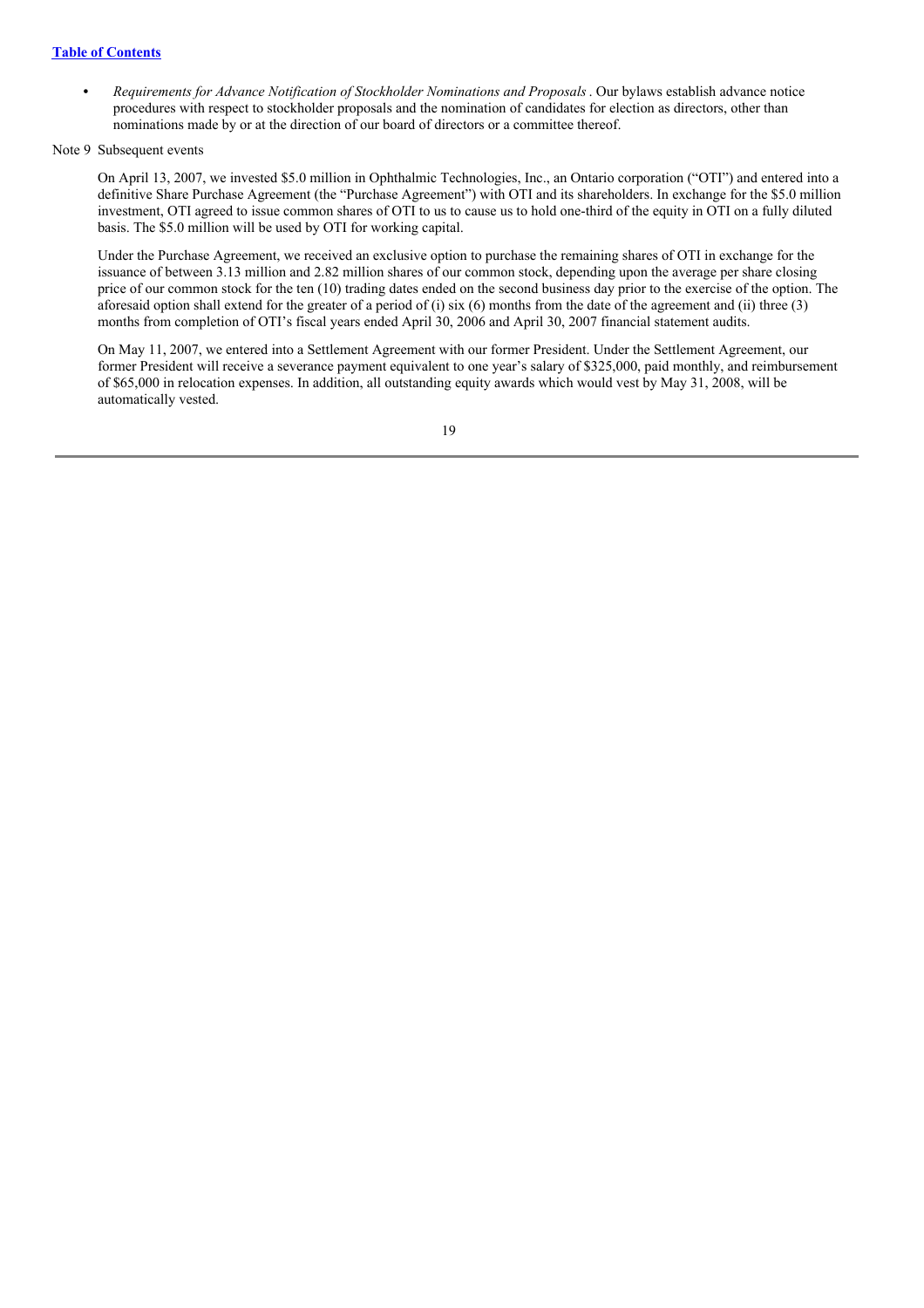# Item 2. Management's Discussion and Analysis of Financial Condition and Results of Operations

### OVERVIEW

You should read this discussion together with the Financial Statements, related Notes and other financial information included elsewhere in our Current Report on Form 8-K dated March 27, 2007 (the "Form 8-K"). The following discussion contains assumptions, estimates and other forward-looking statements that involve a number of risks and uncertainties, including those discussed under "Risk Factors," in the Form 8-K. These risks could cause our actual results to differ materially from those anticipated *in these forward-looking statements.*

We are a development stage company that has generated significant losses since our inception in June 2006. We expect to incur substantial losses as we plan to continue the development of our product candidates, particularly bevasiranib, continue our other research and development activities and establish a sales and marketing infrastructure in anticipation of the commercialization of our product candidates. We currently have limited commercialization capabilities, however we plan to build our commercialization infrastructure as we prepare to launch our development products, and it is possible that we may never successfully commercialize any of our product candidates. To date, we have devoted substantially all of our efforts towards research and development of our product candidates. As of March 31, 2007 we had an accumulated deficit of \$250.8 million. Since we do not generate revenue from any of our product candidates, we expect to continue to generate losses in connection with the continued clinical development of bevasiranib and the research and development activities relating to our technology and other drug candidates. Such research and development activities are budgeted to expand over time and will require further resources if we are to be successful. As a result, we believe that our operating losses are likely to be substantial over the next several years. We will need to obtain additional funds to further develop our research and development programs.

On March 27, 2007, we were part of a three-way merger between Froptix Corporation, or Froptix, a research and development company, eXegenics Inc., or eXegenics, a shell public company, and Acuity Pharmaceuticals, Inc., or Acuity, a research and development company. This transaction was accounted for as a reverse merger between Froptix and eXegenics, with the combined company then acquiring Acuity. eXegenics, Inc., formerly known as Cytoclonal Pharmaceuticals Inc., was previously involved in the research, creation, and development of drugs for the treatment and/or prevention of cancer and infectious diseases. Previously, eXegenics operated as a drug discovery company, exploiting new enabling technologies to advance and shorten the new drug development cycle. However, eXegenics has been a public shell company without any operations since 2003.

### RESULTS OF OPERATIONS

### FOR THE THREE MONTHS ENDED MARCH 30, 2007 AND 2006

The results of operations for the first three months of 2007 include Froptix' operating results for the full three month period, and Acuity's operating results subsequent to March 27, 2007. As a result of the reverse merger, historical comparative results are those of Froptix. Froptix was incorporated on June 23, 2006 and as a result, did not have operations for the first quarter of 2006.

*General and Administrative Expense.* General and administrative expense for the first three months of 2007 was \$0.1 million. General and administrative expense primarily included personnel costs, including stock-based compensation and professional fees. During 2007, we anticipate general and administrative expense to increase to reflect the costs of being an operating public company.

*Research and Development Expense.* Research and development expense for the first three months of 2007 was \$6.1 million. Research and development expense primarily related to personnel costs, including stock-based compensation.

Research and development expense during 2007 will primarily relate to our bevasiranib program including costs to prepare for our Phase III clinical study for bevasiranib. We anticipate beginning enrollment of our Phase III clinical trial for bevasiranib during the third or fourth quarter of 2007. We expect the total cost of this trial to be approximately \$18 million to \$20 million, although this estimate could vary significantly as the Phase III clinical trial commences.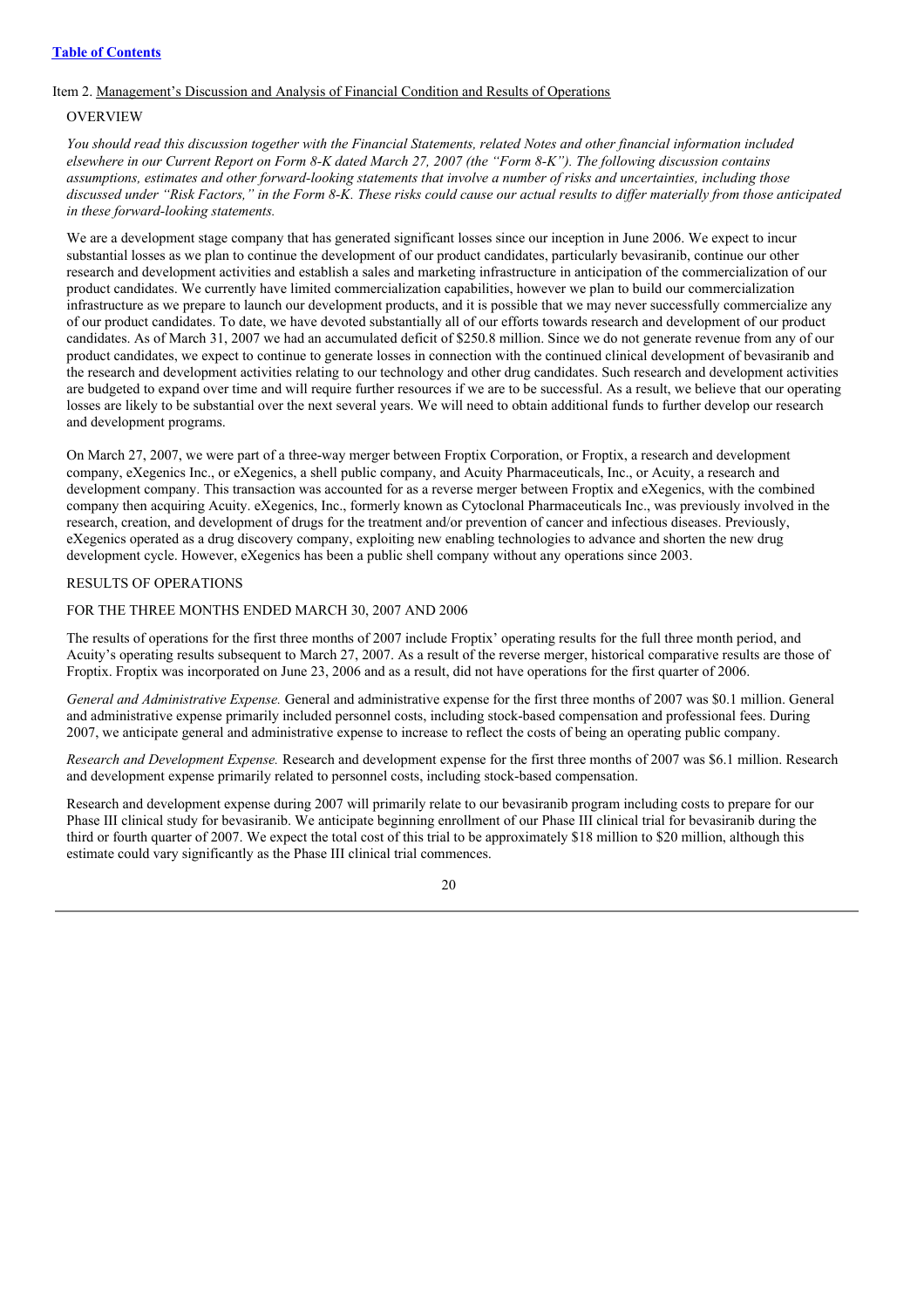*Write-of of Acquired In-Process Research and Development.* On March 27, 2007, we acquired Acuity in a stock for stock transaction. We valued our common stock issued to Acuity shareholders at the average closing price of the common stock on the date of the transaction and two days prior to the transaction. We recorded the assets and liabilities at fair value, and as a result, we recorded acquired in-process research and development and recorded a charge of \$243.8 million, or \$3.77 per share.

*Other Income and Expenses.* Other expense was \$12 thousand, net of \$5 thousand of interest income. Other income primarily consists of interest earned on our cash and cash equivalents and interest expense reflects the interest incurred during the period from March 27, 2007 through March 31, 2007 on the debt we assumed from Acuity as part of the merger.

#### LIQUIDITY AND CAPITAL RESOURCES

At March 31, 2007, we had cash and cash equivalents of approximately \$17.1 million. Cash used in operations primarily related to vendor payments. Since our inception, we have not generated revenue and our primary source of cash has been from the private placement of stock and through credit facilities available to us.

We assumed the rights and obligations of Acuity's \$4.0 million term loan with Horizon Financial, Inc., in connection with the Mergers. The term loan bears interest at 12.23%, which is payable monthly commencing September 15, 2005. The principal is payable in 12 equal monthly installments commencing August 2007. Principal on the term loan matures as follows: \$1.7 million during 2007 and \$2.3 million during 2008. The term loan is collateralized by all personal property of the Acuity, except intellectual property, and contains certain negative covenants that limit the payment of cash dividends, redemption of equity securities, change in ownership, and the creation or extinguishment of debt. In connection with the issuance of the term note, Acuity issued warrants to purchase 200,000 shares of Series B at \$2.00 per share and warrants to purchase 25,000 shares of common stock at \$0.01 per share.

In connection with the consummation of the Mergers, we assumed the rights and obligations of Acuity under the line of credit Acuity had with the Frost Group. We also amended and restated the Frost Group line of credit to provide additional available borrowing capacity. Under this amended and restated line of credit, we gained access to \$8.0 million in available borrowings and we assumed Acuity's existing obligation to repay \$4.0 million outstanding under the line of credit. We are obligated to pay interest monthly on outstanding borrowings under the line of credit at a 10% annual rate. In connection with the assumption and amendment of the line of credit, the Company granted warrants to purchase 4,000,000 shares of eXegenics' common stock to the Frost Group. The fair value of the warrants was determined to be \$12.4 million using the Black-Scholes option valuation model. Because the issuance of the warrants and the increase in the line of credit were conditioned upon the completion of the Mergers, the value of the warrants has been allocated on a relative fair value basis to the cost of the Acuity acquisition (\$1.3 million), the cost of the reverse merger between Froptix and eXegenics (\$11.0 million) and debt commitment fee (\$0.1 million).

We expect to incur losses from operations for the foreseeable future. We expect to incur increasing research and development expenses, including expenses related to the hiring of personnel and additional clinical trials. We expect that general and administrative expenses will also increase as we expand our finance and administrative staff, add infrastructure, and incur additional costs related to being a public company, including the costs of directors' and officers' insurance, investor relations programs, and increased professional fees.

We believe cash and cash equivalents on hand and our available credit line at March 31, 2007 will be sufficient to meet our anticipated cash requirements for operations and debt service for at least the next 12 months.

We will need to finance our future cash needs through public or private equity offerings, debt financings, or corporate collaboration and licensing arrangements. We currently do not have any commitments for future external funding.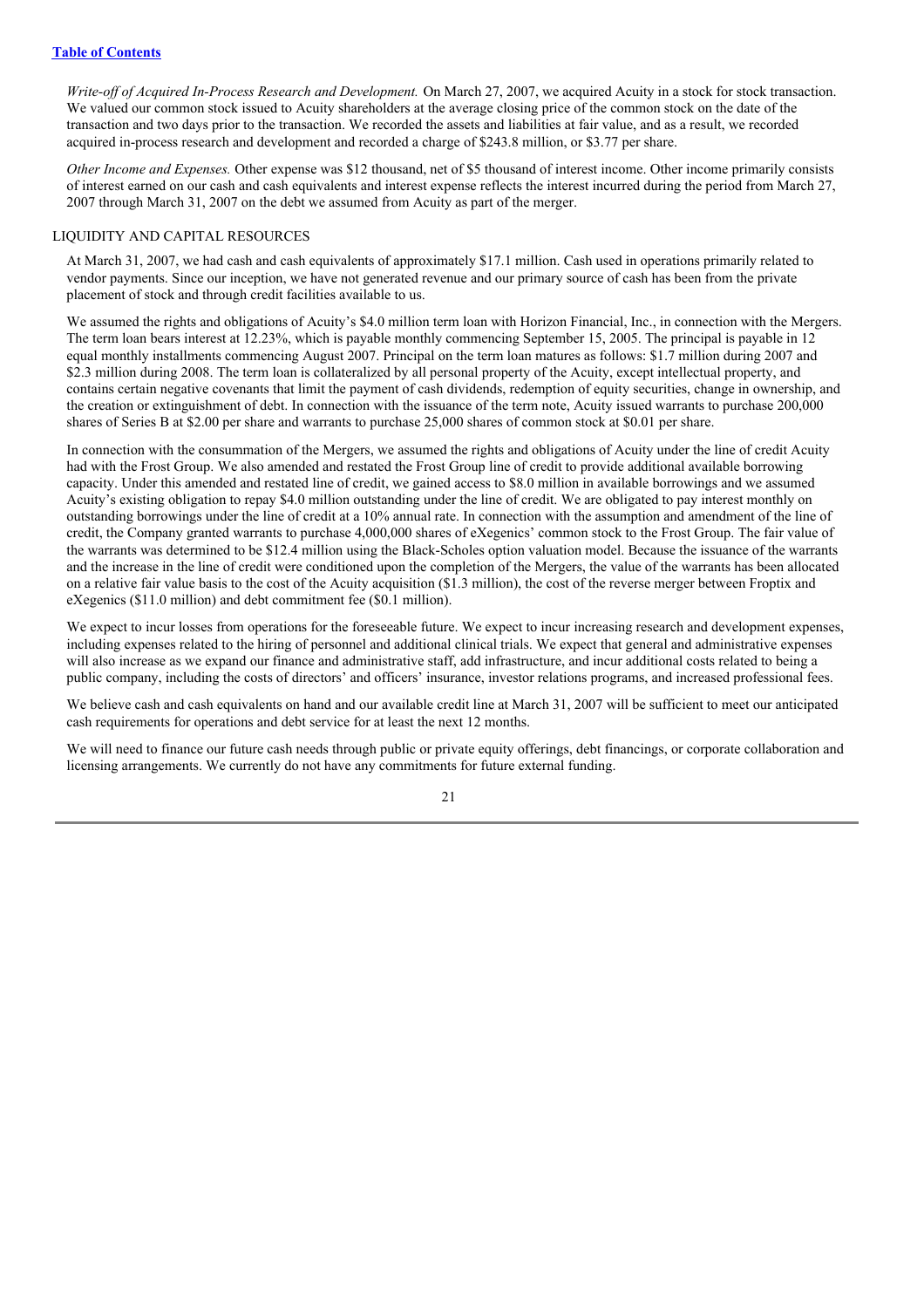#### CRITICAL ACCOUNTING POLICIES

We believe the following critical accounting policies affect management's more significant judgments and estimates used in the preparation of our financial statements.

*Impairment of Long-Lived Assets.* In accordance with Statement of Financial Accounting Standards (SFAS) No. 144, *Accounting for Impairment or Disposal of Long-Lived Assets*, long-lived assets, such as property and equipment, are reviewed for impairment whenever events or changes in circumstances indicate that the carrying amount of an asset may not be recoverable. Recoverability of assets to be held and used is measured by a comparison of the carrying amount of an asset to estimated undiscounted future cash flows expected to be generated by the asset. If the carrying amount of an asset exceeds its estimated future cash flows, then an impairment charge is recognized by the amount by which the carrying amount of the asset exceeds the fair value of the asset. As of March 31, 2007, management believes that no revision of the remaining useful lives or write-down of long-lived assets is required.

*Stock-Based Compensation.* As of June 23, 2006 (the date of inception) we, adopted SFAS No. 123(R), *Share-Based Payments* SFAS No. 123(R) replaces SFAS No. 123, *Accounting for Stock-Based Compensation*, and supersedes APB No. 25. SFAS No. 123(R) requires that all stock-based compensation be recognized as an expense in the financial statements and that such cost be measured at the fair value of the award. We adopted the modified prospective transition method provided for under SFAS No. 123(R). Under this transition method, compensation cost recognized in 2006 associated with stock options includes (i) amortization related to all stock option awards granted/modified on or subsequent to January 1, 2006, based on the estimated grant date fair value using the Black-Scholes option-pricing model, and (ii) amortization of the intrinsic value recorded as deferred compensation for options granted prior to January 1, 2006 being accounted for under APB Opinion No. 25. Option awards granted prior to adoption of SFAS No. 123(R) continue to follow the provisions of APB Opinion No. 25 and FIN 44 until modified and or settled.

Prior to the adoption of SFAS No. 123(R), we presented all tax benefits resulting from the exercise of stock options as operating cash flows in the statements of cash flows. SFAS No. 123(R) requires that cash flows resulting from tax deductions in excess of the cumulative compensation cost recognized for options exercised (excess tax benefits) be classified as financing cash flows. We have sufficient net operating loss carryforwards to generally eliminate cash payments for income taxes. Therefore, no cash has been retained as a result of excess tax benefits relating to share based payments made to directors and employees.

#### NEW ACCOUNTNG PRONOUNCEMENTS

In July 2006, the Financial Accounting Standards Board, or FASB, issued Interpretation Number, or FIN, No. 48, *Accounting for Uncertainty in <i>Income Taxes*, or FIN 48. FIN 48 applies to all tax positions within the scope of SFAS No. 109, applies a "more likely than not" threshold for tax benefit recognition, identifies a defined methodology for measuring benefits and increases the disclosure requirements for companies. FIN 48 is mandatory for years beginning after December 15, 2006; accordingly, we have adopted FIN 48 effective January 1, 2007. Refer to Note 6.

In September 2006, the FASB issued SFAS No. 157, *Fair Value Measurements*, or SFAS No. 157. SFAS No. 157 defines fair value, establishes a framework for measuring fair value under generally accepted accounting principles and expands disclosures about fair value measurements. This Statement applies to other accounting pronouncements that require or permit fair value measurements, the FASB having previously concluded in those accounting pronouncements that fair value is the relevant measurement attribute. Accordingly, this Statement does not require any new fair value measurements. SFAS No. 157 is effective for fiscal years beginning after December 15, 2007. We plan to adopt SFAS No. 157 beginning in the first quarter of our 2008 fiscal year. We are currently evaluating the impact the adoption of SFAS No. 157 may have on our financial position and results of operations.

In February 2007, the FASB issued SFAS No. 159, *The Fair Value Option for Financial Assets and Financial Liabilities*, or SFAS No. 159, which gives companies the option to measure eligible financial assets, financial liabilities and firm commitments at fair value (i.e., the fair value option), on an instrument-by-instrument basis, that are otherwise not permitted to be accounted for at fair value under other accounting standards. The election to use the fair value option is available when an entity first recognizes a financial asset or financial liability or upon entering into a firm commitment. Subsequent changes in fair value must be recorded in earnings. SFAS No. 159 is effective for financial statements issued for fiscal years beginning after November 15, 2007. We are in the process of evaluating the impacts, if any, of adopting this pronouncement.

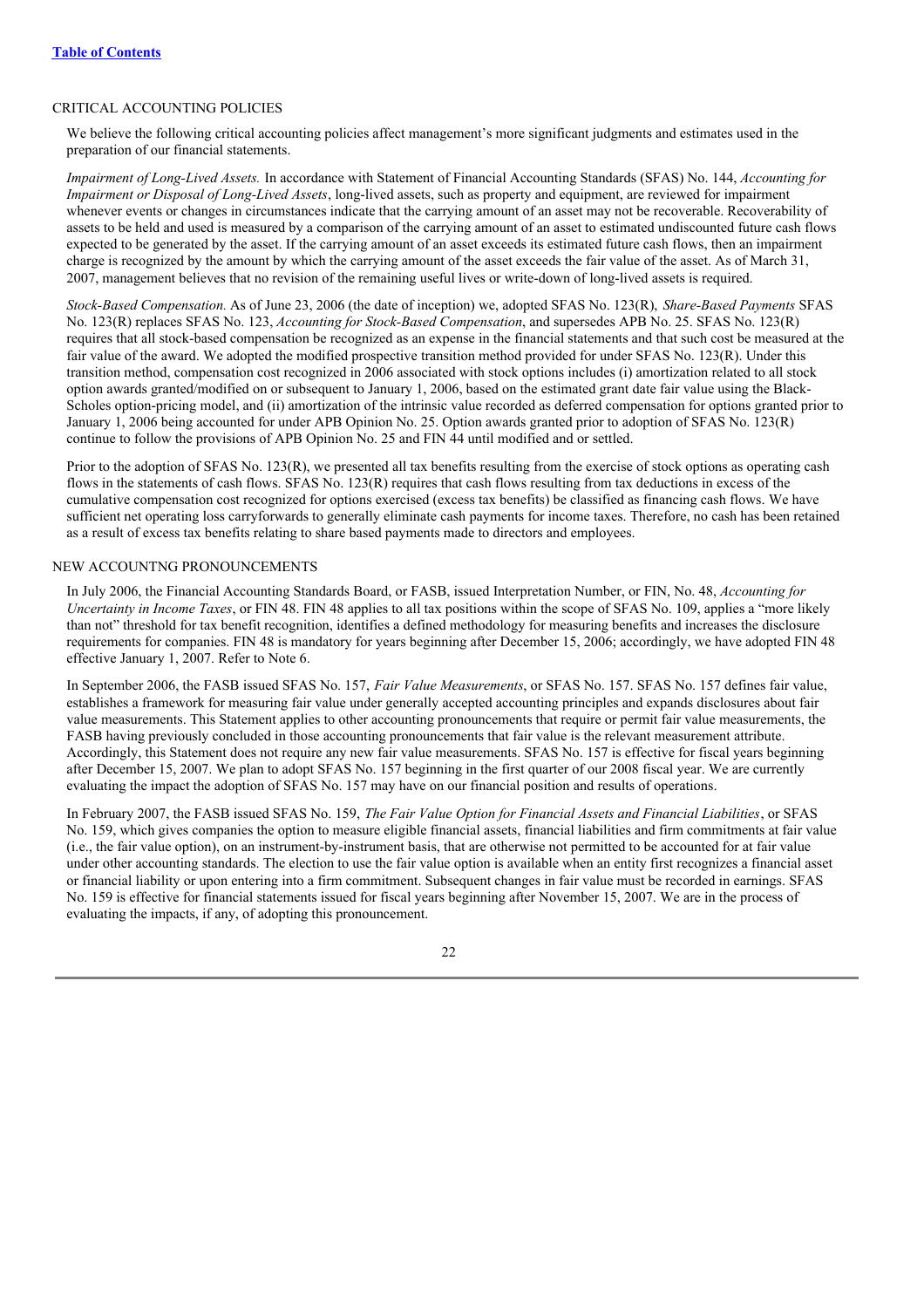#### Item 3. Quantitative and Qualitative Disclosures About Market Risk

In the normal course of doing business we are exposed to the risks associated with foreign currency exchange rates and changes in interest rates. We do not engage in trading market risk sensitive instruments or purchasing hedging instruments or "other than trading" instruments that are likely to expose us to significant market risk, whether interest rate, foreign currency exchange, commodity price or equity price risk.

Our exposure to market risk relates to our cash and investments and to our borrowings. We maintain an investment portfolio of money market funds and qualified purchaser funds. The securities in our investment portfolio are not leveraged, and are, due to their very short-term nature, subject to minimal interest rate risk. We currently do not hedge interest rate exposure. Because of the short-term maturities of our investments, we do not believe that a change in market rates would have a significant negative impact on the value of our investment portfolio.

The primary objective of our investment activities is to preserve principal while at the same time maximizing yields without significantly increasing risk. To achieve this objective, we invest our excess cash in debt instruments of the U.S. Government and its agencies, bank obligations, repurchase agreements and high-quality corporate issuers, and, by policy, restrict our exposure to any single corporate issuer by imposing concentration limits. To minimize the exposure due to adverse shifts in interest rates, we maintain investments at an average maturity of generally less than one month.

#### Item 4. Controls and Procedures

An evaluation was carried out under the supervision and with the participation of the Company's Chief Executive Officer and Chief Financial Officer, of the effectiveness of the Company's "Disclosure Controls and Procedures" as of March 31, 2007. They have concluded as of March 31, 2007, that our Disclosure Controls and Procedures were effective of providing reasonable assurance that information required to be disclosed by the Company in the reports that it files or submits under the Securities Exchange Act of 1934 is recorded, processed, summarized and reported, within the time periods specified in the Securities and Exchange Commission's rules and forms. Disclosure Controls and Procedures include, without limitation, controls and procedures designed to ensure that information required to be disclosed by the Company in such reports is accumulated and communicated to the Company's management, as appropriate to allow timely decisions regarding required disclosure.

Further, there were no significant changes in the internal control over financial reporting (as defined in Rule 13a-15(f) under the Securities Exchange Act of 1934) during the quarter ended March 31, 2007 that materially affected, or are reasonably likely to materially affect, our internal control over financial reporting.

## **PART II. OTHER INFORMATION**

#### Item 1. Legal Proceedings

We are a party to litigation in the ordinary course of business. We do not believe that any such litigation will have a material adverse effect on our business, financial condition or results of operations.

#### Item 1A. Risk Factors

There are no material changes from the risk factors previously disclosed in the Company's Form 8-K form as of March 27, 2007 in response to Item 1A. to Part 1 of Form 10-K.

#### Item 2. Unregistered Sales of Equity Securities and Use of Proceeds

On February 9, 2007, the Company sold 19,440,491 shares of its common stock in a private placement for an aggregate purchase price of \$8.6 million, adjusted to \$8.0 million. For more information on this issuance, see the Company's Current Report on Form 8-K filed February 9, 2007.

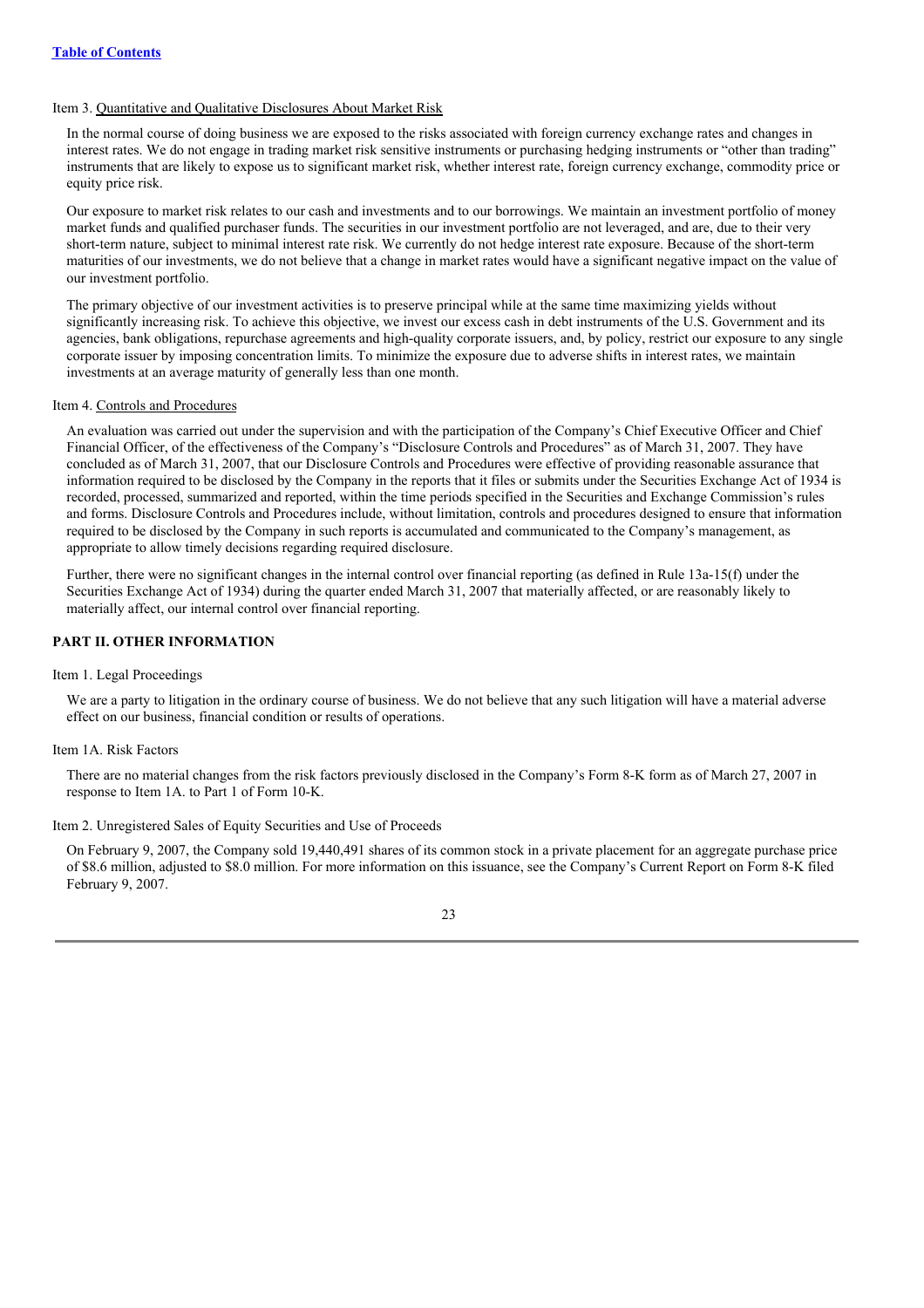#### **Table of Contents**

On March 27, 2006, the Company issued 76,610,981 shares of its common stock, 457,589 shares of its Series C preferred stock (which are convertible into 45,758,900 shares of common stock) and warrants to purchase 28,358,858 shares of its common stock in connection with the acquisitions of Froptix Corporation and Acuity Pharmaceuticals, Inc. The shares and warrants were issued to the former shareholders of Froptix Corporation and Acuity Pharmaceuticals, Inc were offered and sold in reliance upon an exemption from registration under Section 4(2) of the Securities Act of 1933 and Rule 506 or Regulation D of the Securities Act. For more information on this issuance, see the Company's Current Report on Form 8-K filed April 2, 2007.

Item 3. Defaults Upon Senior Securities

None.

Item 4. Submission of Matters to a Vote of Security Holders

See the Company's Current Report on Form 8-K filed February 9, 2007.

Item 5. Other Information

None.

Item 6. Exhibits.

| Exhibit $10.1*$ | Merger Agreement and Plan of Reorganization, dated March 27, 2007, by and among eXegenics Inc. a Delaware<br>corporation ("eXegenics"), Acuity Pharmaceuticals, Inc., a Delaware corporation, Froptix Corporation, a Florida<br>corporation e-Acquisition Company I-A, LLC, a Delaware limited liability company, which is a wholly owned<br>subsidiary of eXegenics and e-Acquisition Company II-B, LLC, a Delaware limited liability company which is a<br>wholly owned subsidiary of eXegenics. |
|-----------------|----------------------------------------------------------------------------------------------------------------------------------------------------------------------------------------------------------------------------------------------------------------------------------------------------------------------------------------------------------------------------------------------------------------------------------------------------------------------------------------------------|
| Exhibit 10.2*   | Credit Agreement, dated as of March 27, 2007, by and among eXegenics Inc., The Frost Group, LLC, and Acuity<br>Pharmaceuticals, LLC.                                                                                                                                                                                                                                                                                                                                                               |
| Exhibit 10.3*   | Amended and Restated Venture Loan and Security Agreement, dated as March 27, 2007, by and among Horizon<br>Technology Funding Company LLC, Acuity Pharmaceuticals, LLC and eXegenics, Inc.                                                                                                                                                                                                                                                                                                         |
| Exhibit 10.4*   | Amended and Restated Subordination Agreement, dated as of March 27, 2007, by and among The Frost Group,<br>LLC, Horizon Technology Funding Company LLC, Acuity Pharmaceuticals, LLC, and eXegenics Inc.                                                                                                                                                                                                                                                                                            |
| Exhibit $10.5*$ | Employment letter dated March 29, 2007, between Samuel J. Reich and eXegenics Inc.                                                                                                                                                                                                                                                                                                                                                                                                                 |
| Exhibit 31.1    | Certification by Phillip Frost, Chief Executive Officer, pursuant to Rule 13a-14(a) and 15d-14(a) of the Securities<br>and Exchange Act of 1934 as adopted pursuant to Section 302 of the Sarbanes-Oxley Act of 2002 for the quarterly<br>period ended March 31, 2007.                                                                                                                                                                                                                             |
| Exhibit 31.2    | Certification by Rao Uppaluri, Chief Financial Officer, pursuant to Rule 13a-14(a) and 15d-14(a) of the Securities<br>and Exchange Act of 1934 as adopted pursuant to Section 302 of the Sarbanes-Oxley Act of 2002 for the quarterly<br>period ended March 31, 2007.                                                                                                                                                                                                                              |
| Exhibit 32.1    | Certification by Phillip Frost, Chief Executive Officer pursuant to 18 U.S.C. Section 1350, as adopted pursuant to<br>Section 906 of the Sarbanes-Oxley Act of 2002 for the quarterly period ended March 31, 2007.                                                                                                                                                                                                                                                                                 |
| Exhibit 32.2    | Certification by Rao Uppaluri, Chief Financial Officer pursuant to 18 U.S.C. Section 1350, as adopted pursuant to<br>Section 906 of the Sarbanes-Oxley Act of 2002 for the quarterly period ended March 31, 2007.                                                                                                                                                                                                                                                                                  |
|                 |                                                                                                                                                                                                                                                                                                                                                                                                                                                                                                    |

(\*) Incorporated by reference to Current Report on Form 8-K filed on April 2, 2007.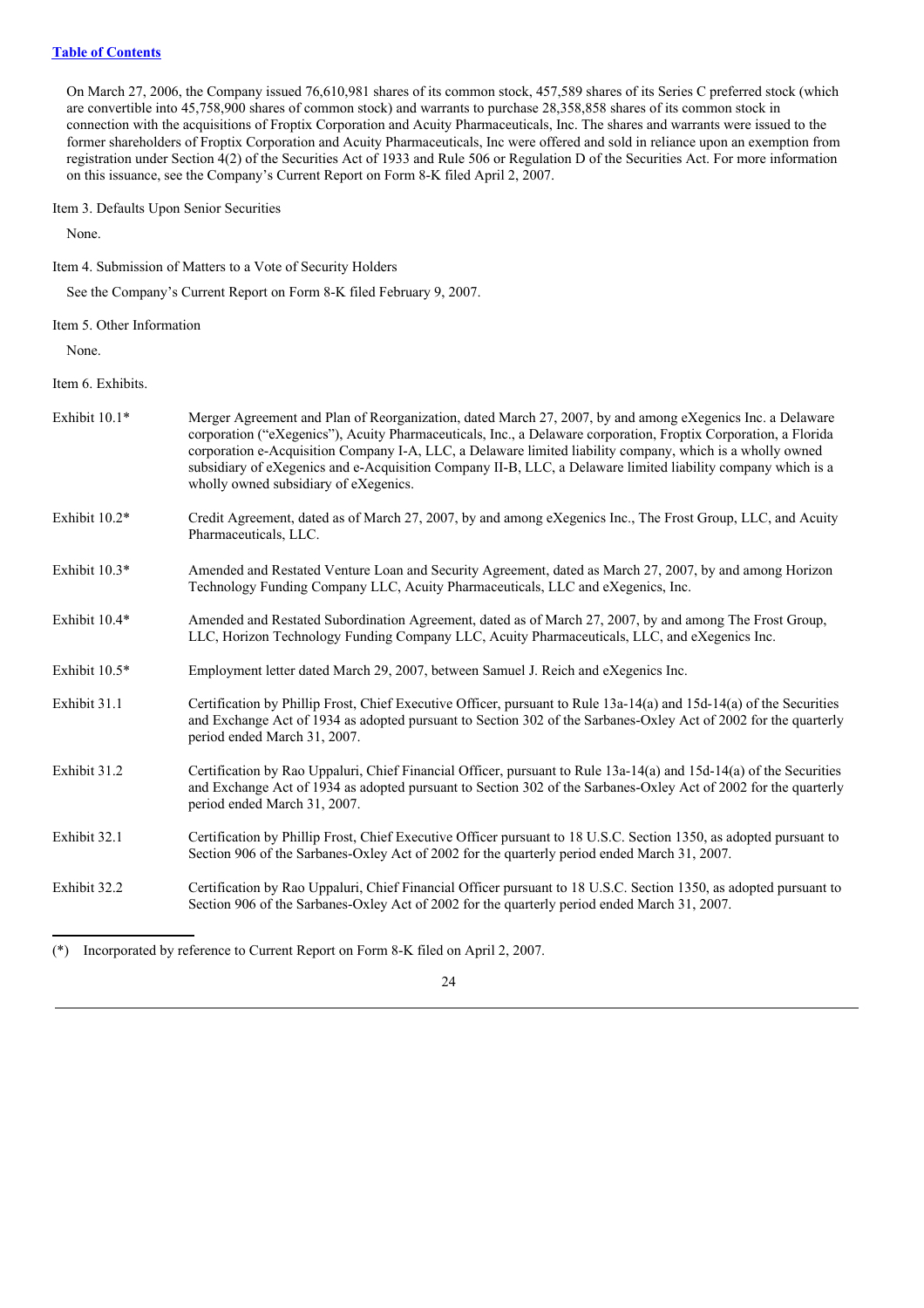# **SIGNATURES**

Pursuant to the requirements of the Securities Exchange Act of 1934, the registrant has caused this Report on Form 10-Q to be signed on its behalf by the undersigned thereunto duly authorized.

# *eXegenics* **Inc.**

Date: May 16, 2007

/s/Rao Uppaluri Rao Uppaluri Senior Vice President and Chief Financial Officer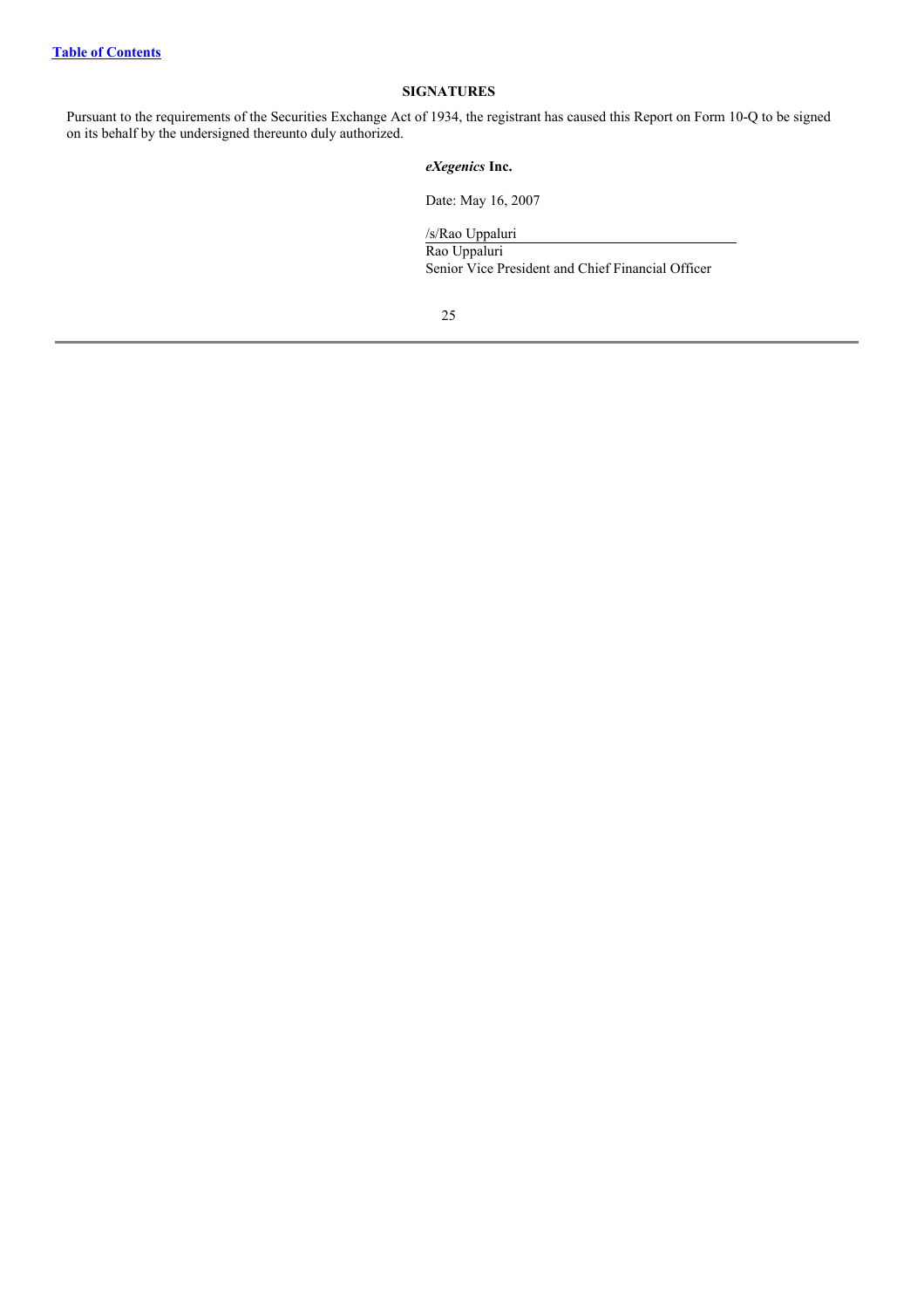# **EXHIBIT INDEX**

| <b>EXHIBIT</b><br><b>NUMBER</b> | <b>DESCRIPTION</b>                                                                                                                                                                                                                                                                                                                                                                                                                                                                                 |
|---------------------------------|----------------------------------------------------------------------------------------------------------------------------------------------------------------------------------------------------------------------------------------------------------------------------------------------------------------------------------------------------------------------------------------------------------------------------------------------------------------------------------------------------|
| Exhibit $10.1*$                 | Merger Agreement and Plan of Reorganization, dated March 27, 2007, by and among eXegenics Inc. a Delaware<br>corporation ("eXegenics"), Acuity Pharmaceuticals, Inc., a Delaware corporation, Froptix Corporation, a Florida<br>corporation e-Acquisition Company I-A, LLC, a Delaware limited liability company, which is a wholly owned<br>subsidiary of eXegenics and e-Acquisition Company II-B, LLC, a Delaware limited liability company which is a<br>wholly owned subsidiary of eXegenics. |
| Exhibit 10.2*                   | Credit Agreement, dated as of March 27, 2007, by and among eXegenics Inc., The Frost Group, LLC, and Acuity<br>Pharmaceuticals, LLC.                                                                                                                                                                                                                                                                                                                                                               |
| Exhibit 10.3*                   | Amended and Restated Venture Loan and Security Agreement, dated as March 27, 2007, by and among Horizon<br>Technology Funding Company LLC, Acuity Pharmaceuticals, LLC and eXegenics, Inc.                                                                                                                                                                                                                                                                                                         |
| Exhibit 10.4*                   | Amended and Restated Subordination Agreement, dated as of March 27, 2007, by and among The Frost Group,<br>LLC, Horizon Technology Funding Company LLC, Acuity Pharmaceuticals, LLC, and eXegenics Inc.                                                                                                                                                                                                                                                                                            |
| Exhibit $10.5*$                 | Employment letter dated March 29, 2007, between Samuel J. Reich and eXegenics Inc.                                                                                                                                                                                                                                                                                                                                                                                                                 |
| Exhibit 31.1                    | Certification by Phillip Frost, Chief Executive Officer, pursuant to Rule 13a-14(a) and 15d-14(a) of the Securities<br>and Exchange Act of 1934 as adopted pursuant to Section 302 of the Sarbanes-Oxley Act of 2002 for the quarterly<br>period ended March 31, 2007.                                                                                                                                                                                                                             |
| Exhibit 31.2                    | Certification by Rao Uppaluri, Chief Financial Officer, pursuant to Rule 13a-14(a) and 15d-14(a) of the Securities<br>and Exchange Act of 1934 as adopted pursuant to Section 302 of the Sarbanes-Oxley Act of 2002 for the quarterly<br>period ended March 31, 2007.                                                                                                                                                                                                                              |
| Exhibit 32.1                    | Certification by Phillip Frost, Chief Executive Officer pursuant to 18 U.S.C. Section 1350, as adopted pursuant to<br>Section 906 of the Sarbanes-Oxley Act of 2002 for the quarterly period ended March 31, 2007.                                                                                                                                                                                                                                                                                 |
| Exhibit 32.2                    | Certification by Rao Uppaluri, Chief Financial Officer pursuant to 18 U.S.C. Section 1350, as adopted pursuant to<br>Section 906 of the Sarbanes-Oxley Act of 2002 for the quarterly period ended March 31, 2007.                                                                                                                                                                                                                                                                                  |

(\*) Incorporated by reference to Current Report on Form 8-K filed on April 2, 2007.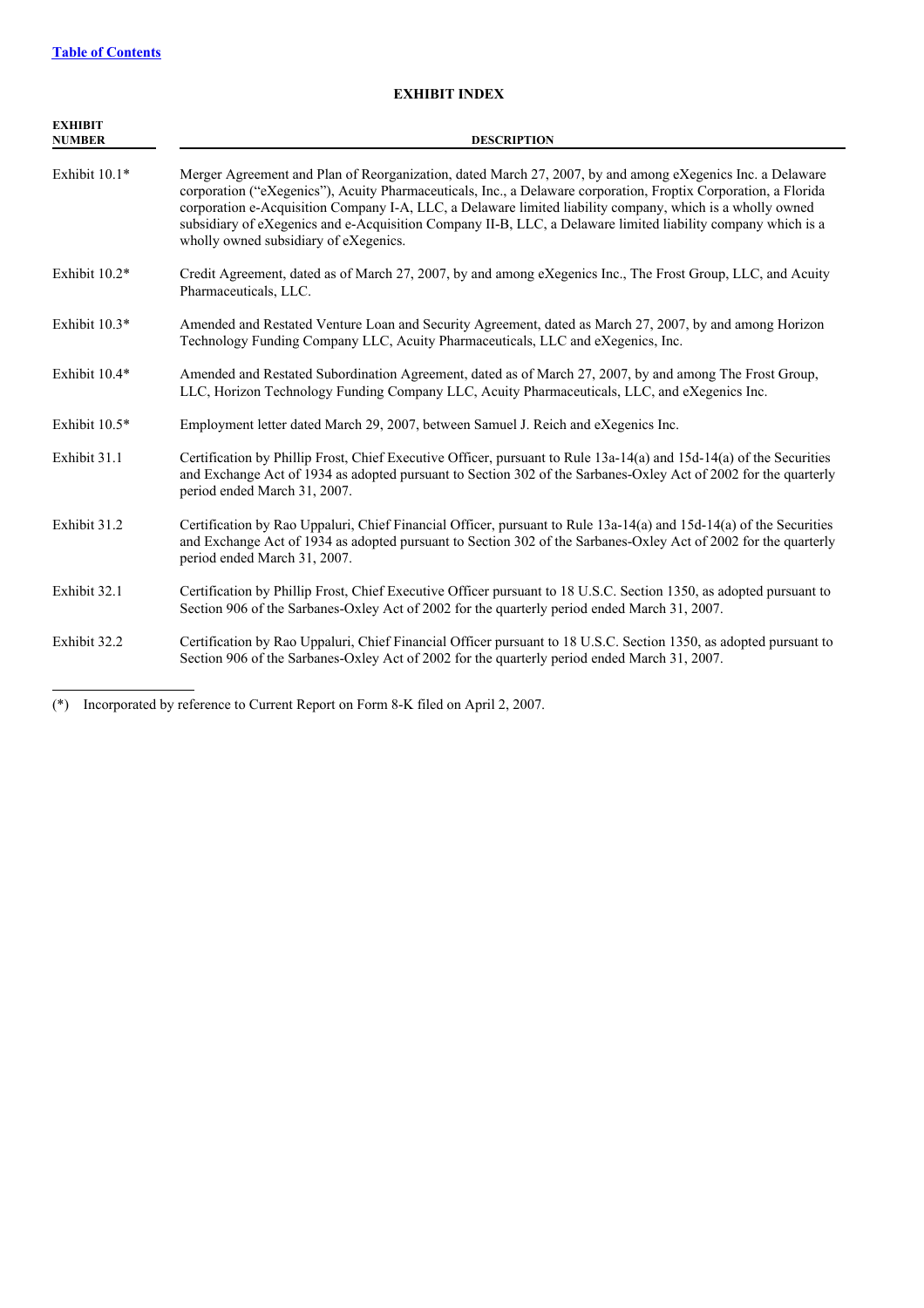#### **EXEGENICS INC.**

#### **CERTIFICATION PURSUANT TO RULE 13A-14 OF THE SECURITIES EXCHANGE ACT OF 1934 AS ADOPTED PURSUANT TO SECTION 302 OF THE SARBANES-OXLEY ACT OF 2002**

I, Phillip Frost, certify that:

1. I have reviewed this quarterly report on Form 10-Q for the quarter ended March 31, 2007 of eXegenics Inc.;

- 2. Based on my knowledge, this quarterly report does not contain any untrue statement of a material fact or omit to state a material fact necessary to make the statements made, in light of the circumstances under which such statements were made, not misleading with respect to the period covered by this quarterly report;
- 3. Based on my knowledge, the financial statements, and other financial information included in this quarterly report, fairly present in all material respects the financial condition, results of operations and cash flows of the registrant as of, and for, the periods presented in this quarterly report;
- 4. The Registrant's other certifying officer and I am responsible for establishing and maintaining disclosure controls and procedures (as defined in Exchange Act Rules 13a-15 (e) and 15d-15(e)) for the registrant and have:
	- a) designed such disclosure controls and procedures, or caused such disclosure controls and procedures to be designed under our supervision, to ensure that material information relating to the registrant, including its consolidated subsidiaries, is made known to us by others within those entities, particularly during the period in which this quarterly report is being prepared;
	- b) evaluated the effectiveness of the registrant's disclosure controls and procedures and presented in this report our conclusions about the effectiveness of the disclosure controls and procedures, as of the end of the period covered by this report based on such evaluation; and
	- c) disclosed in this report any change in the registrant's internal control over financial reporting that occurred during the registrant's most recent fiscal quarter that has materially affected, or is reasonably likely to materially affect, the registrant's internal control over financial reporting; and
- 5. The registrant's other certifying officer and I have disclosed, based on my most recent evaluation of internal control over financial reporting, to the registrant's auditors and the audit committee of registrant's board of directors (or persons performing the equivalent functions):
	- a) all significant deficiencies and material weaknesses in the design or operation of internal control over financial reporting which are reasonably likely to adversely affect the registrant's ability to record, process, summarize and report financial information; and
	- b) any fraud, whether or not material, that involves management or other employees who have a significant role in the registrant's internal control over financial reporting.

Date: May 16, 2007 /s/ Phillip Frost

Phillip Frost Chairman of the Board, Chief Executive Officer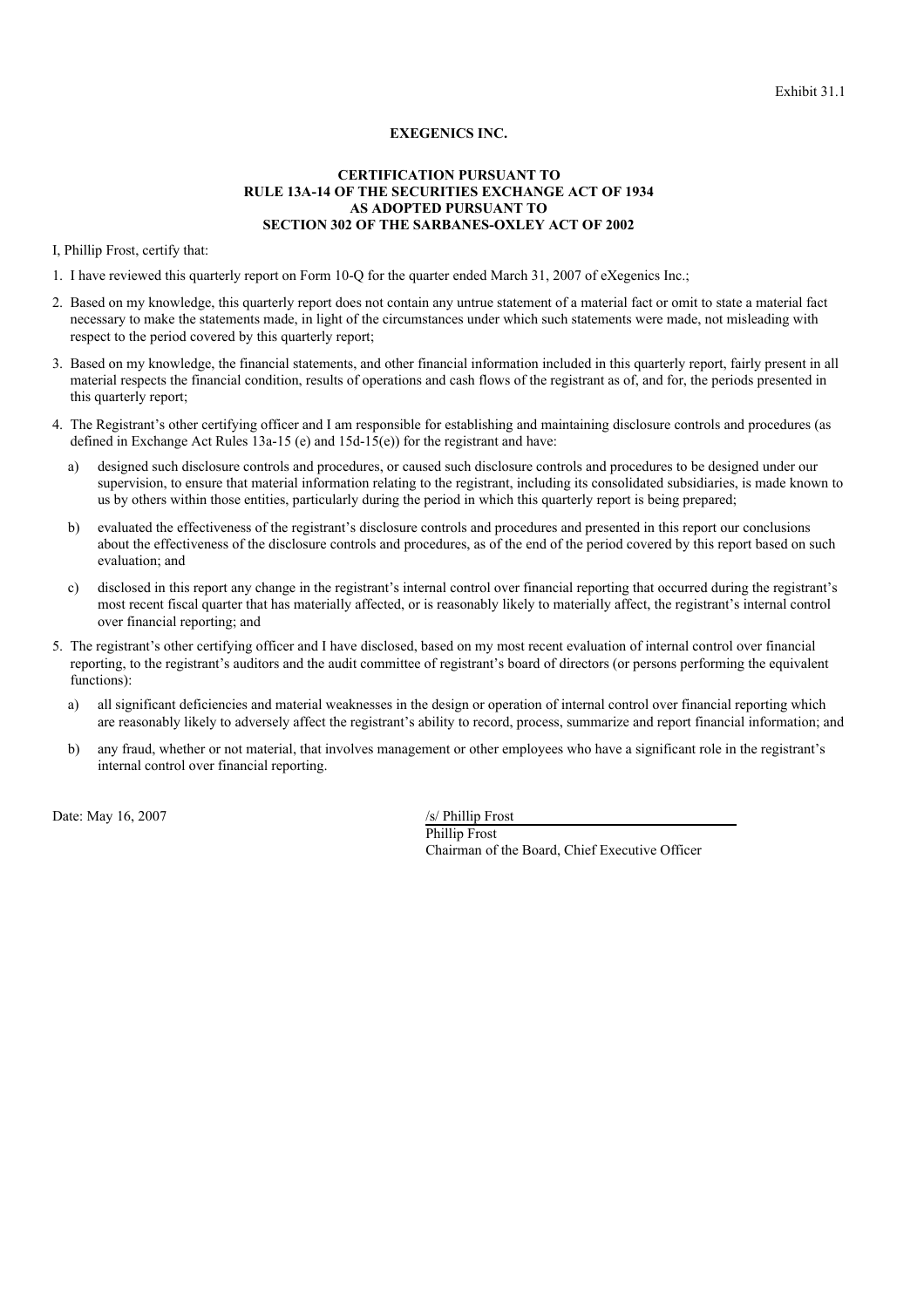#### **EXEGENICS INC.**

#### **CERTIFICATION PURSUANT TO RULE 13A-14 OF THE SECURITIES EXCHANGE ACT OF 1934 AS ADOPTED PURSUANT TO SECTION 302 OF THE SARBANES-OXLEY ACT OF 2002**

I, Rao Uppaluri, certify that:

1. I have reviewed this quarterly report on Form 10-Q for the quarter ended March 31, 2007 of eXegenics Inc.;

- 2. Based on my knowledge, this quarterly report does not contain any untrue statement of a material fact or omit to state a material fact necessary to make the statements made, in light of the circumstances under which such statements were made, not misleading with respect to the period covered by this quarterly report;
- 3. Based on my knowledge, the financial statements, and other financial information included in this quarterly report, fairly present in all material respects the financial condition, results of operations and cash flows of the registrant as of, and for, the periods presented in this quarterly report;
- 4. The Registrant's other certifying officer and I am responsible for establishing and maintaining disclosure controls and procedures (as defined in Exchange Act Rules 13a-15 (e) and 15d-15(e)) for the registrant and have:
	- a) designed such disclosure controls and procedures, or caused such disclosure controls and procedures to be designed under our supervision, to ensure that material information relating to the registrant, including its consolidated subsidiaries, is made known to us by others within those entities, particularly during the period in which this quarterly report is being prepared;
	- b) evaluated the effectiveness of the registrant's disclosure controls and procedures and presented in this report our conclusions about the effectiveness of the disclosure controls and procedures, as of the end of the period covered by this report based on such evaluation; and
	- c) disclosed in this report any change in the registrant's internal control over financial reporting that occurred during the registrant's most recent fiscal quarter that has materially affected, or is reasonably likely to materially affect, the registrant's internal control over financial reporting; and
- 5. The registrant's other certifying officer and I have disclosed, based on our most recent evaluation of internal control over financial reporting, to the registrant's auditors and the audit committee of registrant's board of directors (or persons performing the equivalent functions):
	- a) all significant deficiencies and material weaknesses in the design or operation of internal control over financial reporting which are reasonably likely to adversely affect the registrant's ability to record, process, summarize and report financial information; and
	- b) any fraud, whether or not material, that involves management or other employees who have a significant role in the registrant's internal control over financial reporting.

May 16, 2007 /s/ Rao Uppaluri

Rao Uppaluri Chief Financial Officer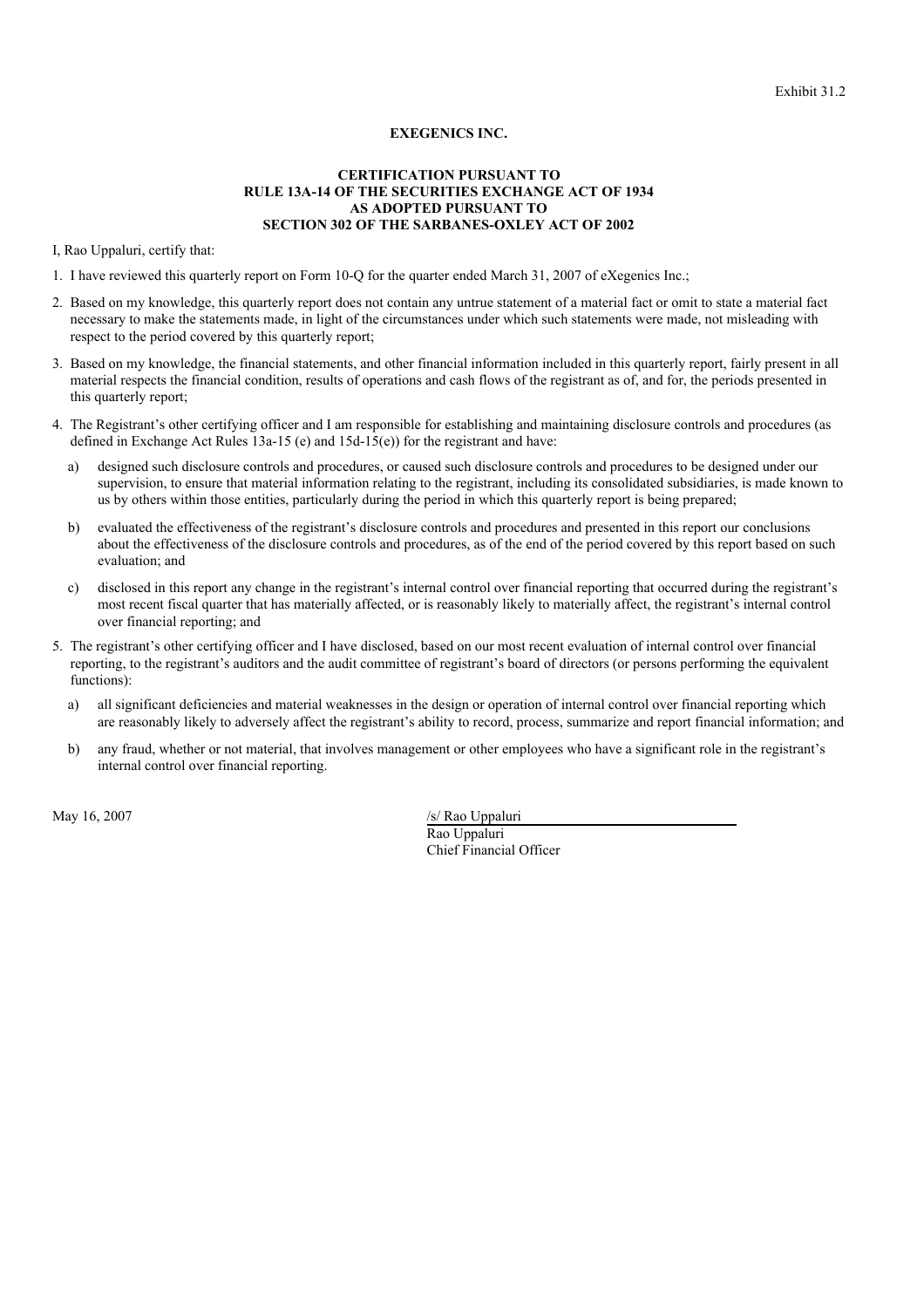#### **Certification Pursuant to Section 906 of the Sarbanes-Oxley Act of 2002 (Subsections (a) and (b) of Section 1350, Chapter 73 of Title 18, United States Code)**

Pursuant to 18 U.S.C. Section 1350, as adopted pursuant section 906 of the Sarbanes-Oxley Act of 2002, I, Phillip Frost, Chief Executive Officer of eXegenics Inc. (the "Company"), hereby certify that:

The Quarterly Report on Form 10-Q for the quarterly period ended March 31, 2007 (the "Form 10-Q") of the Company fully complies with the requirements of Section 13(a) or 15(d) of the Securities Exchange Act of 1934, and the information contained in the Form 10-Q fairly presents, in all material respects, the financial condition and results of operations of the Company.

Date: May 16, 2007 /s/ Phillip Frost

Phillip Frost

Chairman of the Board, Chief Executive Officer

A signed original of this written statement required by Section 906 has been provided to the Company and will be retained by the Company and furnished to the Securities and Exchange Commission or its staff upon request.